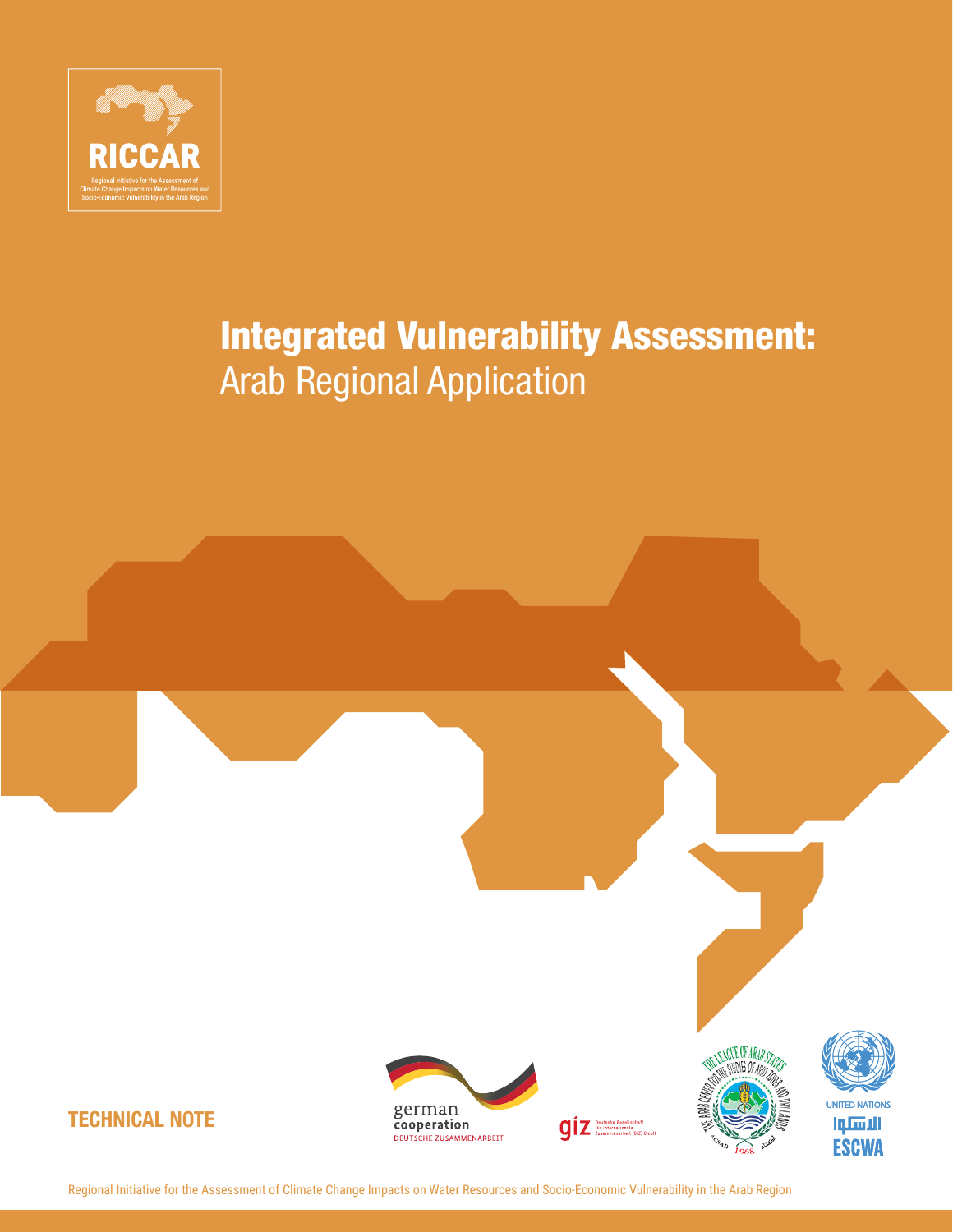

# Integrated Vulnerability Assessment: Arab Regional Application

Regional Initiative for the Assessment of Climate Change Impacts on Water Resources and Socio-Economic Vulnerability in the Arab Region





United Nations Economic and Social Commission for Western Asia (ESCWA)



Arab Center for the Studies of Arid Zones and Dry Lands (ACSAD)



German Federal Ministry for Economic Cooperation and Development (BMZ)

**QIZ** für Interna

Deutsche Gesellschaft für Internationale Zusammenarbeit (GIZ)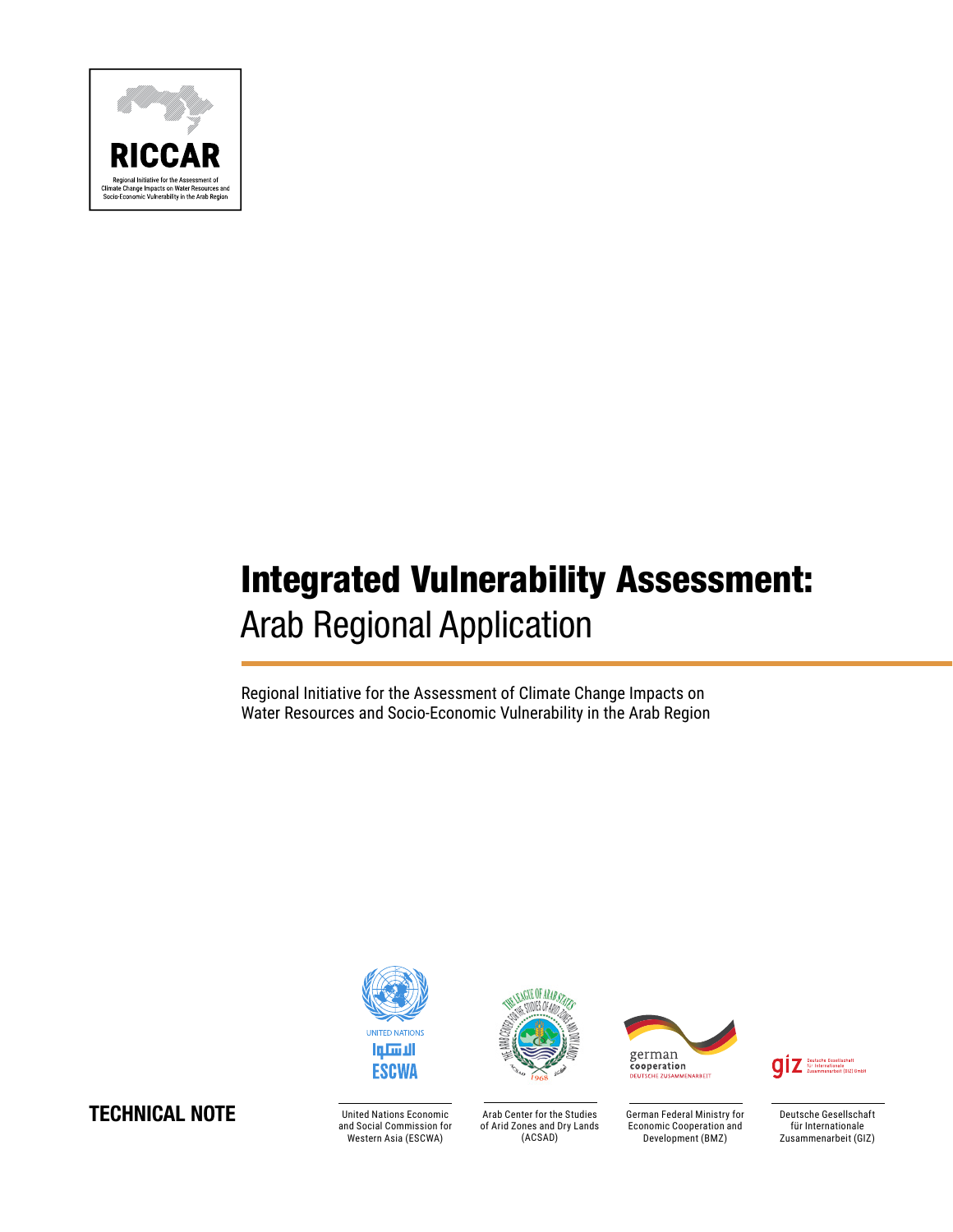#### Copyright © 2017

By the United Nations Economic and Social Commission for Western Asia (ESCWA), Arab Center for the Studies of Arid Zones and Dry Lands (ACSAD) of the League of Arab States, and Deutsche Gesellschaft für Internationale Zusammenarbeit (GIZ).

All rights reserved under International Copyright Conventions. No part of this document may be reproduced or transmitted in any form or by any means, electronic or mechanical, including photocopy, recording, or any information storage and retrieval system, without prior permission in writing from the publisher. Inquiries should be addressed to the Sustainable Development Policies Division, Economic and Social Commission for Western Asia, P.O. Box 11-8575, Beirut, Lebanon.

Email: publications-escwa@un.org Website: www.escwa.un.org

Available through: United Nations Publication E/ESCWA/SDPD/2017/RICCAR/TechnicalNote.2

Reference as:

United Nations Economic and Social Commission for Western Asia (ESCWA), Arab Center for the Studies of Arid Zones and Dry Lands (ACSAD) and GIZ (Deutsche Gesellschaft für Internationale Zusammenarbeit). 2017. Integrated Vulnerability Assessment: Arab Regional Application. RICCAR Technical Note, Beirut, E/ESCWA/SDPD/2017/RICCAR/TechnicalNote.2.

#### Authors:

United Nations Economic and Social Commission for Western Asia (ESCWA) Arab Center for the Studies of Arid Zones and Dry Lands (ACSAD) of the League of Arab States Deutsche Gesellschaft für Internationale Zusammenarbeit (GIZ)

#### Disclaimer:

The designations employed and the presentation of the material in this publication do not imply the expression of any opinion whatsoever on the part of the Secretariat of the United Nations concerning the legal status of any country, territory, city or area or of its authorities, or concerning the delimitation of its frontiers or boundaries.

The opinions expressed in this technical material are those of the authors and do not necessarily reflect the views of the United Nations Member States, the Government of Sweden, the Government of the Federal Republic of Germany, the League of Arab States or the United Nations Secretariat.

This document has been issued without formal editing.

Layout: Marilynn Dagher Ghazal Lababidi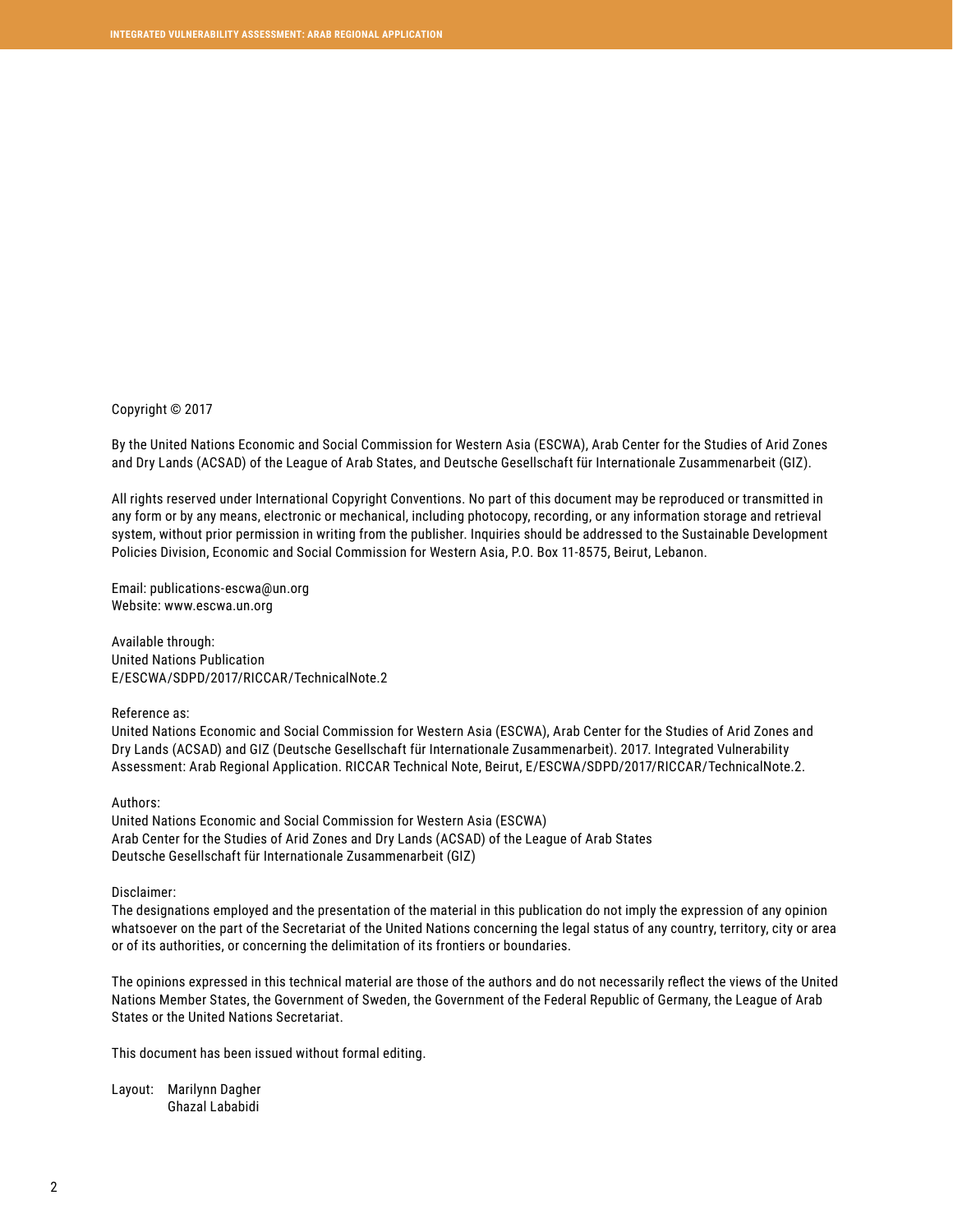# <span id="page-3-0"></span>**PREFACE**

The Regional Initiative for the Assessment of Climate Change Impacts on Water Resources and Socio-Economic Vulnerability in the Arab Region (RICCAR) is a joint initiative of the United Nations and the League of Arab States launched in 2010.

RICCAR is implemented through a collaborative partnership involving 11 regional and specialized organizations, namely United Nations Economic and Social Commission for Western Asia (ESCWA), the Arab Center for the Studies of Arid Zones and Dry Lands (ACSAD), Food and Agriculture Organization of the United Nations (FAO), Deutsche Gesellschaft für Internationale Zusammenarbeit (GIZ), the League of Arab States, Swedish Meteorological and Hydrological Institute (SMHI), United Nations Environment Programme (UN Environment), United Nations Educational, Scientific and Cultural Organization (UNESCO) Office in Cairo, United Nations Office for Disaster Risk Reduction (UNISDR), United Nations University Institute for Water, Environment and Health (UNU-INWEH), and World Meteorological Organization (WMO). ESCWA coordinates the regional initiative. Funding for RICCAR is provided by the Government of Sweden and the Government of the Federal Republic of Germany.

RICCAR is implemented under the auspices of the Arab Ministerial Water Council and derives its mandate from resolutions adopted by this council as well as the Council of Arab Ministers Responsible for the Environment, the Arab Permanent Committee for Meteorology and the 25th ESCWA Ministerial Session.

Funding for this technical note was provided by the German Federal Ministry for Economic Cooperation and Development (BMZ) through the Adaptation to Climate Change in the Water Sector in the MENA Region (ACCWaM) programme implemented by GIZ.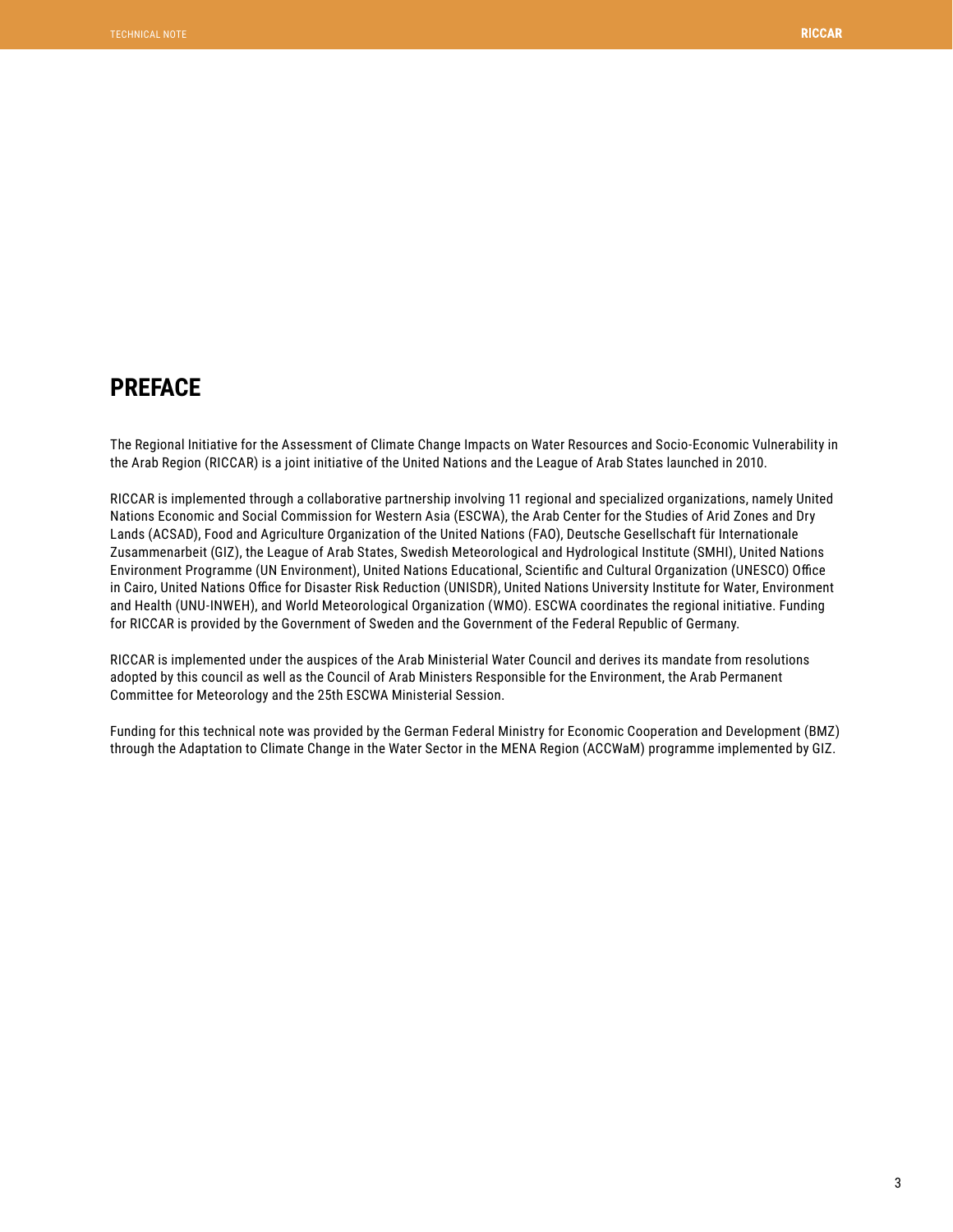# **CONTENTS**

| <b>PREFACE</b>  |                                                                                    | 3              |
|-----------------|------------------------------------------------------------------------------------|----------------|
|                 | <b>ACRONYMS AND ABBREVIATIONS</b>                                                  | 6              |
|                 |                                                                                    |                |
| 1               | <b>INTRODUCTION</b>                                                                | $\overline{7}$ |
| $\mathbf{2}$    | THE CONCEPT OF VULNERABILITY                                                       | 7              |
| 3               | <b>DEFINITION OF SECTORS AND IMPACTS</b>                                           | 8              |
| 4               | <b>INTEGRATED MAPPING METHODOLOGY</b>                                              | 9              |
| 4.1             | Development of Impact Chains                                                       | 9              |
| 4.2             | Selection of Indicators                                                            | 10             |
| 4.3             | <b>Data Acquisition</b>                                                            | 11             |
| 4.4<br>4.5      | Normalization and Classification of Indicator Data                                 | 15<br>15       |
| 4.6             | Weighting and Aggregation of Indicators<br>Aggregation of Vulnerability Components | 16             |
| 5               | <b>PRESENTATION OF VULNERABILITY ASSESSMENT OUTCOMES</b>                           | 18             |
| 5.1             | Masked Area of Interest                                                            | 18             |
| 5.2             | <b>Final Classification</b>                                                        | 19             |
| 5.3             | Hotspots                                                                           | 20             |
| 6               | <b>INDICATOR RECORDS</b>                                                           | 23             |
| <b>ENDNOTES</b> |                                                                                    | 25             |
|                 | <b>REFERENCES</b>                                                                  | 25             |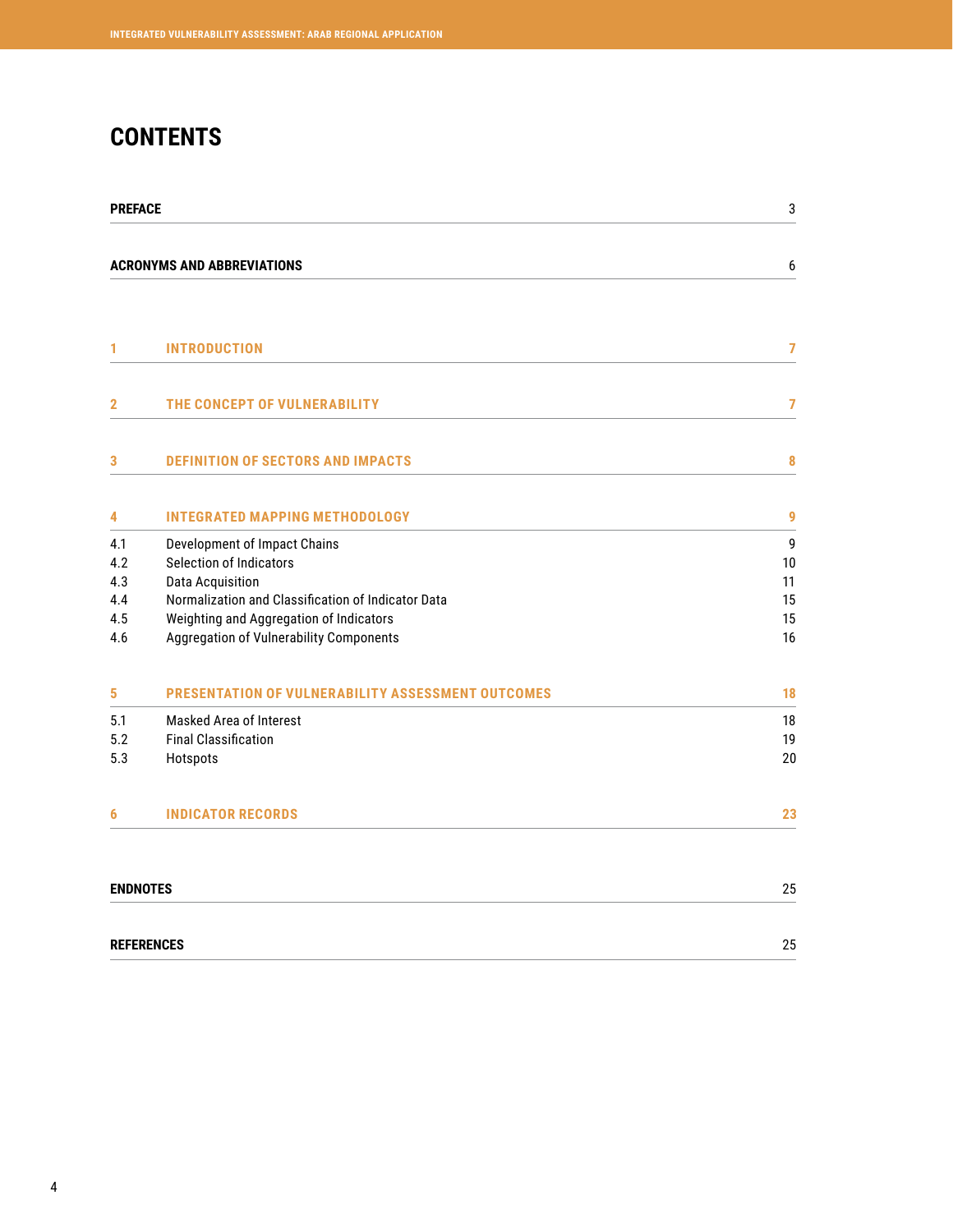# **FIGURES**

| <b>FIGURE 1</b><br>Components of vulnerability based on the IPCC AR4 approach                           | 7  |
|---------------------------------------------------------------------------------------------------------|----|
| <b>FIGURE 2</b>                                                                                         |    |
| Sectors and subsectors selected for the Arab region vulnerability assessment                            | 8  |
| <b>FIGURE 3</b><br>Impact chain structure                                                               | 10 |
| <b>FIGURE 4</b><br>Aggregation approach for the sensitivity component                                   | 16 |
| <b>FIGURE 5</b><br>Aggregation approach for the five infrastructure pillars                             | 17 |
| <b>FIGURE 6</b><br>Aggregation approach for the adaptive capacity component                             | 17 |
| <b>FIGURE 7</b><br>Health conditions due to heat stress - RCP 4.5 Mid-century - Vulnerability hotspots  | 21 |
| <b>FIGURE 8</b><br>Health conditions due to heat stress - RCP 8.5 Mid-century - Vulnerability hotspots  | 21 |
| <b>FIGURE 9</b><br>Health conditions due to heat stress - RCP 4.5 End-century - Vulnerability hotspots  | 22 |
| <b>FIGURE 10</b><br>Health conditions due to heat stress - RCP 8.5 End-century - Vulnerability hotspots | 22 |
| <b>FIGURE 11</b><br>Typical indicators file structure for the Regional Knowledge Hub                    | 23 |

# **TABLES**

| <b>TABLE 1</b>                                                                         |    |
|----------------------------------------------------------------------------------------|----|
| Meetings and activities of the VA-WG and VA Task Forces                                | 9  |
| <b>TABLE 2</b>                                                                         |    |
| Exposure indicators characteristics                                                    | 10 |
| <b>TABLE 3</b>                                                                         |    |
| Exposure indicators selected for the vulnerability assessment                          | 12 |
| <b>TABLE 4</b>                                                                         |    |
| Sensitivity indicators selected for the vulnerability assessment                       | 13 |
| <b>TABLE 5</b>                                                                         |    |
| Adaptive capacity indicators selected for the vulnerability assessment                 | 14 |
| <b>TABLE 6</b>                                                                         |    |
| Extracted area of interest for climate change impact sectors and subsectors            | 19 |
| <b>TABLE 7</b>                                                                         |    |
| Ranges of aggregated values and final classification for vulnerability assessment maps | 20 |
|                                                                                        |    |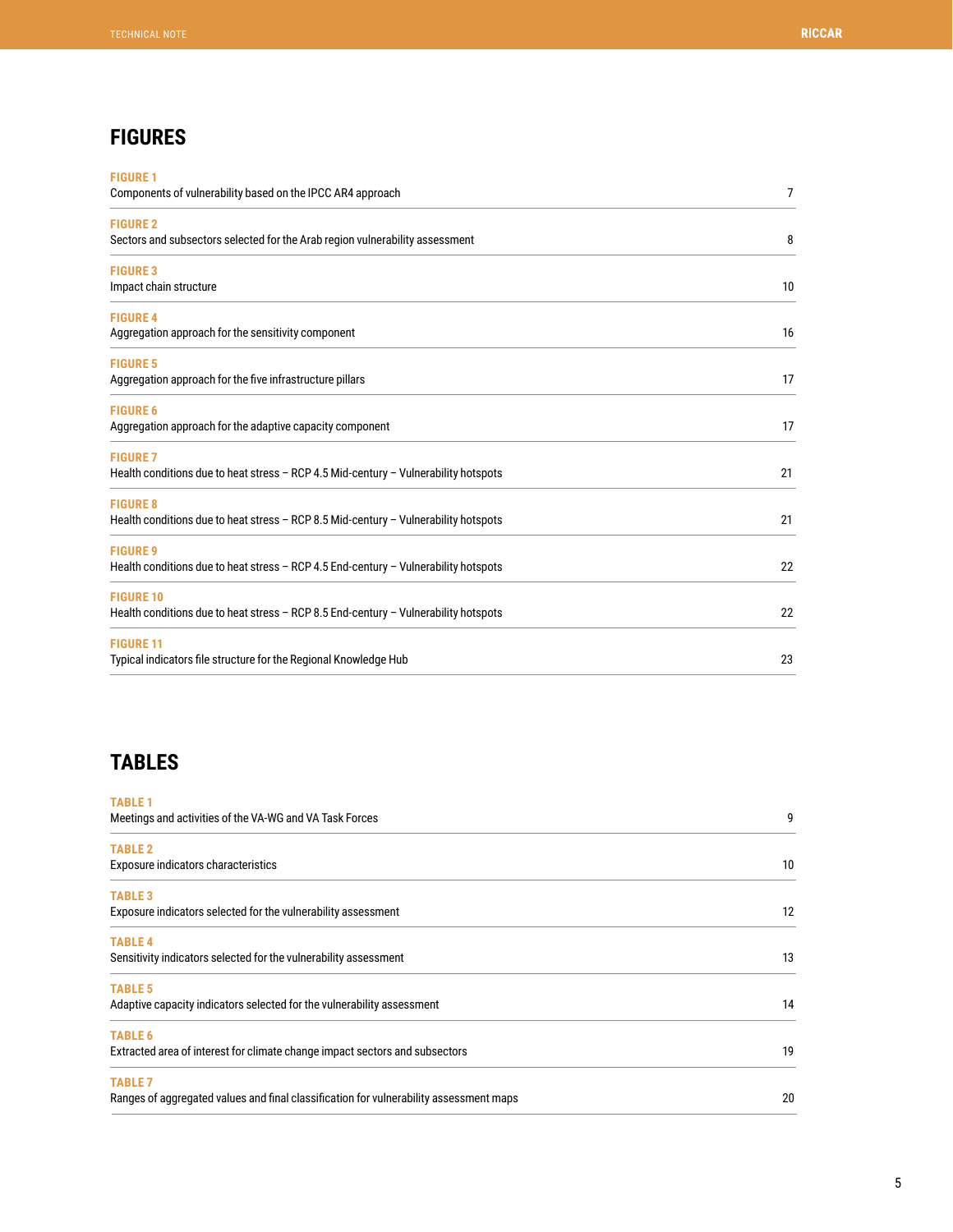# <span id="page-6-0"></span>**ACRONYMS AND ABBREVIATIONS**

| AR4             | Fourth Assessment Report (IPCC)                                                                                                                         | <b>SU40</b>    | number of very hot days                                     |
|-----------------|---------------------------------------------------------------------------------------------------------------------------------------------------------|----------------|-------------------------------------------------------------|
| <b>CDD</b>      | maximum length of dry spell                                                                                                                             | <b>UN-DESA</b> | United Nations Department of Economic<br>and Social Affairs |
| CI              | composite indicator                                                                                                                                     | <b>VA</b>      | vulnerability assessment                                    |
| <b>CWD</b>      | maximum length of wet spell                                                                                                                             |                |                                                             |
| <b>DSM</b>      | <b>Direct Scoring Method</b>                                                                                                                            | VA-WG          | <b>Vulnerability Assessment Working Group</b>               |
| <b>EGM</b>      | <b>Expert Group Meeting</b>                                                                                                                             | VI             | vulnerability index                                         |
| <b>ESCWA</b>    | <b>Economic and Social Commission</b><br>for Western Asia                                                                                               | <b>VIC</b>     | Variable Infiltration Capacity<br>(hydrological model)      |
|                 |                                                                                                                                                         | $^{\circ}$ C   | degree Celsius                                              |
| <b>FAO</b>      | Food and Agriculture Organization<br>of the United Nations                                                                                              | %              | per cent                                                    |
| <b>GDP</b>      | gross domestic product                                                                                                                                  |                |                                                             |
| GIS             | <b>Geographic Information Systems</b>                                                                                                                   |                |                                                             |
| GIZ             | Deutsche Gesellschaft für Internationale<br>Zusammenarbeit                                                                                              |                |                                                             |
| <b>HYPE</b>     | Hydrological Predictions for the Environment<br>(hydrological model)                                                                                    |                |                                                             |
| <b>IPCC</b>     | Intergovernmental Panel on Climate Change                                                                                                               |                |                                                             |
| Km <sup>2</sup> | square kilometres                                                                                                                                       |                |                                                             |
| mm              | millimetres                                                                                                                                             |                |                                                             |
| PI              | potential impact                                                                                                                                        |                |                                                             |
| <b>RCM</b>      | Regional Climate Model                                                                                                                                  |                |                                                             |
| <b>RCP</b>      | representative concentration pathway                                                                                                                    |                |                                                             |
| <b>RHM</b>      | Regional Hydrological Model                                                                                                                             |                |                                                             |
| <b>RICCAR</b>   | Regional Initiative for the Assessment of<br><b>Climate Change Impacts on Water Resources</b><br>and Socio-Economic Vulnerability in the Arab<br>Region |                |                                                             |
| <b>R10</b>      | Annual count of days with precipitation<br>greater than 10mm                                                                                            |                |                                                             |
| <b>R20</b>      | Annual count of days with precipitation<br>greater than 20mm                                                                                            |                |                                                             |
| <b>SU35</b>     | number of hot days                                                                                                                                      |                |                                                             |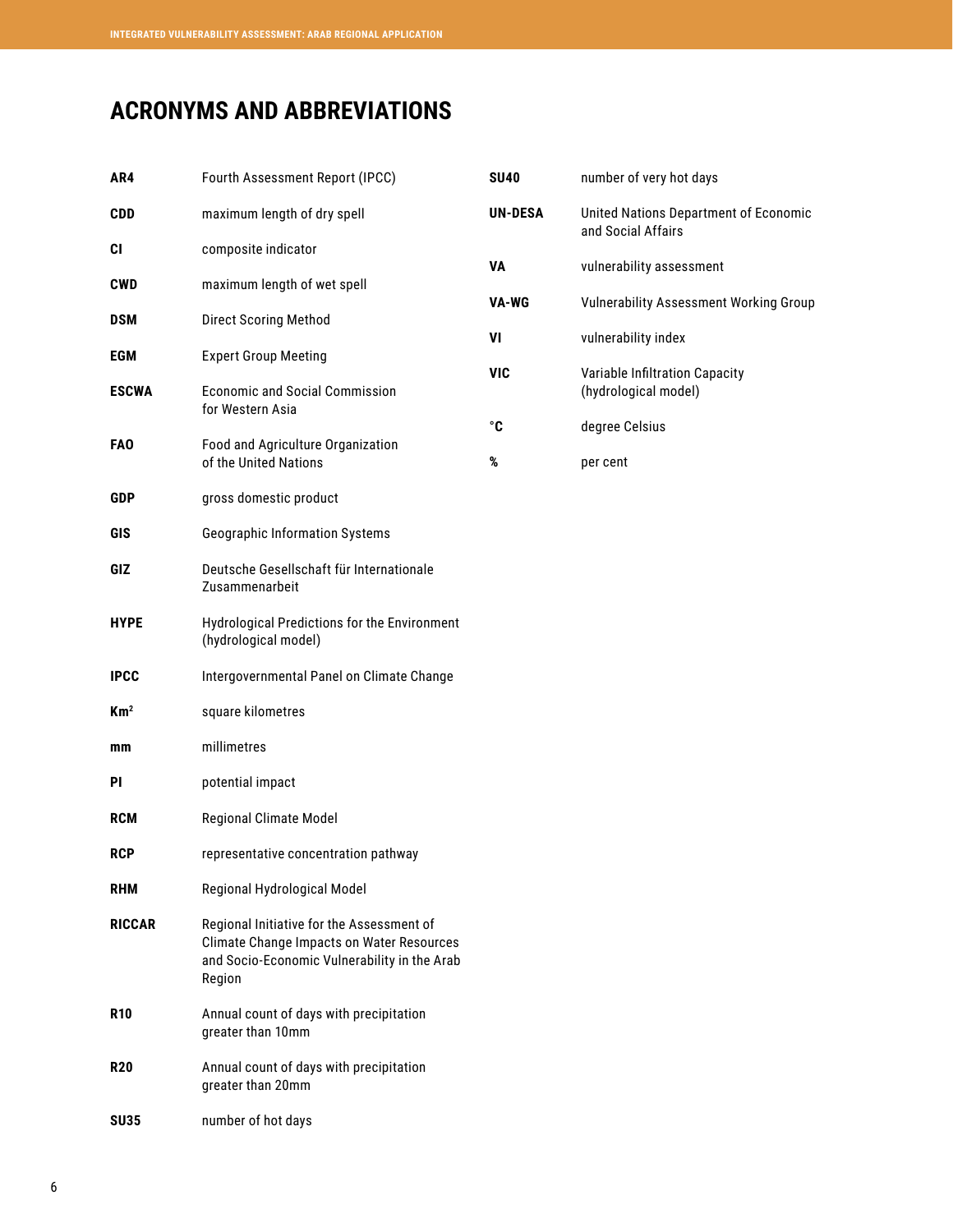# <span id="page-7-0"></span>**1 INTRODUCTION**

This Technical Note serves as an explanatory reference that describes the work undertaken on the Vulnerability Assessment (VA) within the framework of the Regional Initiative for the Assessment of Climate Change Impacts on Water Resources and Socio-Economic Vulnerability in the Arab Region (RICCAR). The intention is to provide technical clarification of the vulnerability assessment methodology to develop the maps presented in the *Arab Climate Change Assessment Report – Main Report* and its *Technical Annex* which are issued under RICCAR in coordination with the United Nations Economic and Social Commission for Western Asia (ESCWA) and the other RICCAR implementing partners. This Technical Note also serves both as a supplement and update to the *RICCAR Training Manual on the Integrated Vulnerability Assessment Methodology*.

# **2 THE CONCEPT OF VULNERABILITY**

Vulnerability is a concept used to express the complex interaction of climate change effects and the susceptibility of a system to its impacts, with several existing definitions and approaches to characterize this concept. The integrated vulnerability assessment methodology applied in RICCAR is based on an understanding of vulnerability as a function of a system's climate change exposure, sensitivity and adaptive capacity to cope with climate change effects, consistent with the approach put forward by the Intergovernmental Panel on Climate Change (IPCC) in its Fourth Assessment Report (AR4) and as illustrated in Figure 1.



Within this conceptual framework:

**• Exposure** refers to changes in climate parameters that might affect socio-ecological systems. Such parameters are temperature and precipitation, for example, which climate change alters the respective magnitude and intensity as well as spatial and temporal distribution.

**• Sensitivity** provides information about the status quo of the physical and natural environment that makes the affected systems particularly susceptible to climate change. For example, a sensitivity factor could be topography, land use/land cover, population distribution and density, built environment, proximity to the coast, etc.

**• Potential Impact** is determined by combining the exposure and sensitivity of a system to climate change.

**• Adaptive Capacity** refers to "the ability of a system to adjust to climate change (including climate variability and extremes), to moderate potential damages, to take advantage of opportunities, or to cope with the consequences" as defined in IPCC AR4.<sup>1</sup>

Combining exposure, sensitivity and adaptive capacity allows assessing the vulnerability of a system to climate change.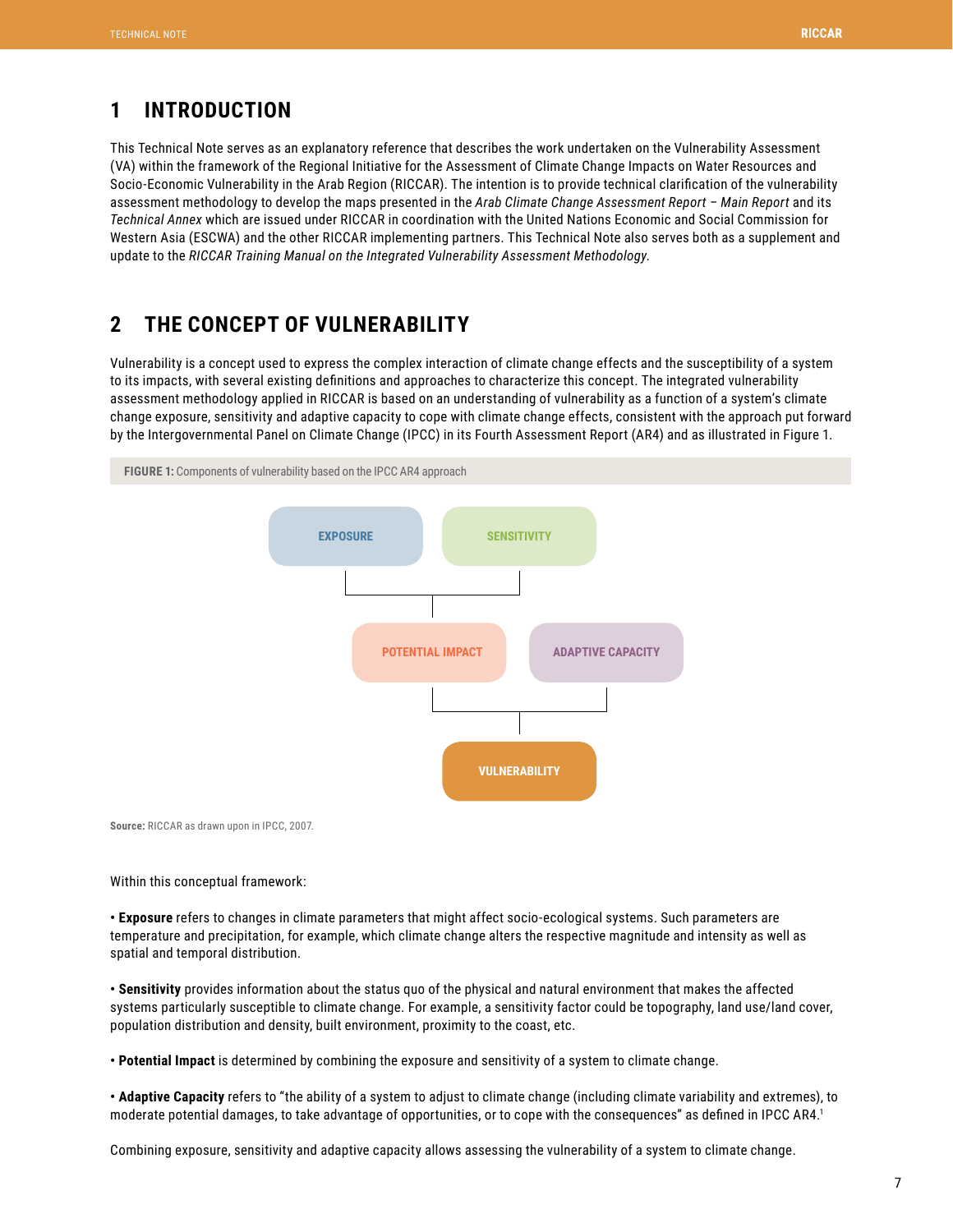# <span id="page-8-0"></span>**3 DEFINITION OF SECTORS AND IMPACTS**

With the aim to allow for a comprehensive assessment that can serve as a basis for dialogue and consultation on climate change issues across the Arab region and among its member States, the integrated vulnerability assessment combines a series of single vulnerability assessments for several water-related climate change impacts on different sectors in the region. This type of assessment provides an integrated and cross-sectoral understanding of the region's vulnerability to potential climate change impacts. As such, the overall Arab region vulnerability comprises the different sectoral vulnerabilities towards the various key climate change impacts identified, which are comprised of one or more sub-sectors.

Based on the outcomes of consultations conducted by the RICCAR Vulnerability Assessment Working Group (VA-WG) in 2013 and 2014, five key sectors were identified for examination along with associated sub sectors, as illustrated in Figure 2. These were subsequently endorsed at the RICCAR Expert Group Meetings and by the Arab Ministerial Water Council. They consist of the following: (1) Water, focused on water availability; (2) Biodiversity and ecosystems, including (a) Forests, and (b) Wetlands; (3) Agriculture, including (a) Water available for crops, and (b) Water available for livestock; (4) Infrastructure and human settlements, focused on inland flooding; and (5) People, including (a) Water available for drinking, (b) Health conditions due to heat stress, and (c) Employment rate for the agricultural sector.

| <b>SECTORS</b>                                 | <b>SUBSECTORS</b>                                                                                                   |
|------------------------------------------------|---------------------------------------------------------------------------------------------------------------------|
| Water                                          | Water availability                                                                                                  |
| <b>Biodiversity</b><br>and Ecosystems          | Area covered by forests<br>Area covered by wetlands                                                                 |
| <b>Agriculture</b>                             | Water available for crops<br>Water available for livestock                                                          |
| <b>Infrastructure</b><br>and Human Settlements | Inland flooding area                                                                                                |
| <b>People</b>                                  | Water available for drinking<br>Health conditions due to heat stress<br>Employment rate for the agricultural sector |

**FIGURE 2:** Sectors and subsectors selected for the Arab region vulnerability assessment

The vulnerability assessment methodology was developed through a consultative and participatory process with experts from the Arab region. It was elaborated based on discussions during annual Expert Group Meetings (EGMs) and through the establishment of a Vulnerability Assessment Working Group (VA-WG) comprising representatives of Arab Governments as well as the League of Arab States, United Nations and expert organizations serving the Arab region. The VA-WG was also assisted by a technical advisory team supported by GIZ. Two task forces were additionally formed for the vetting and review of regionally appropriate vulnerability indicators related to sensitivity and adaptive capacity in the Arab region. Moreover, expert knowledge was sought from regional stakeholders that contributed to the selection of indicators through a questionnaire in which they were asked to assign the values or categories an indicator could have to a pre-defined scale, taking into consideration how the indicator value relates to the vulnerability component it is part of.

The development of the methodology progressed through a set of meetings of the VA-WG and task forces that were held regularly over the course of the project to refine its key components and associated processes (Table 1). In particular, slight changes to the indicator framework were found necessary over the course of the testing of the methodology in order to adjust to data gaps or where data quality was suboptimal.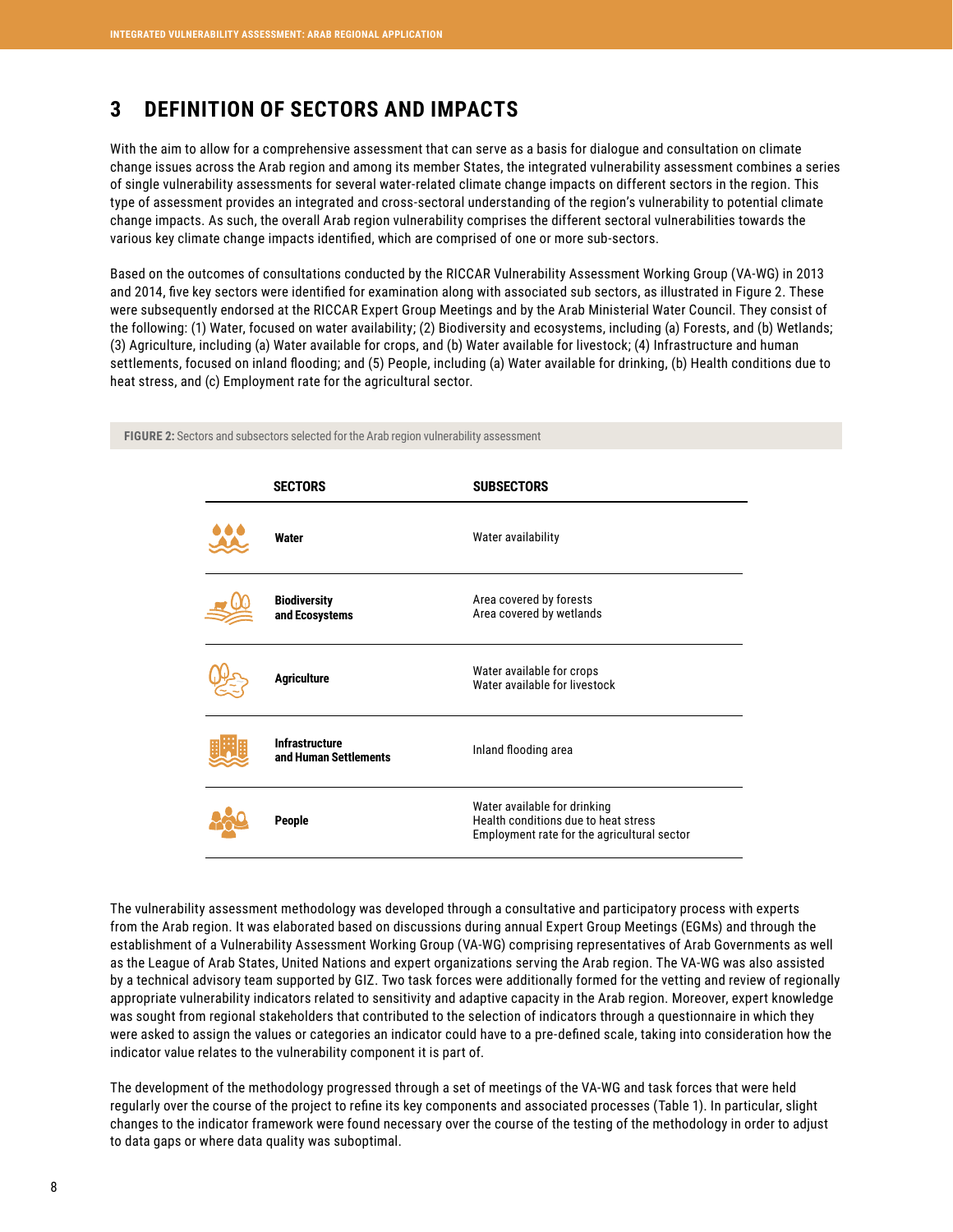<span id="page-9-0"></span>

| <b>VA-WG: 1st Meeting</b><br>Beirut, 29-30 January 2013                            | Discussion of underlying vulnerability concepts, identification of objectives and key sectors,<br>consideration of the climate change impacts upon which the vulnerability assessment<br>should built.                          |
|------------------------------------------------------------------------------------|---------------------------------------------------------------------------------------------------------------------------------------------------------------------------------------------------------------------------------|
| <b>VA-WG: 2nd Meeting</b>                                                          | Validation of selected climate change impacts and sectors, listing of potential indicators for                                                                                                                                  |
| Beirut, 27-28 May 2013                                                             | assessing vulnerability in the different sectors, discussion of possible data sources.                                                                                                                                          |
| <b>VA-WG: 3rd Meeting</b>                                                          | Review list of proposed indicators, discussion of the aggregation methodology, and conduct                                                                                                                                      |
| Amman, 25-26 November 2013                                                         | of exercise on indicator evaluation.                                                                                                                                                                                            |
| <b>Virtual exchange</b>                                                            | Solicitation of comments and feedback on the vulnerability indicators and methodology,                                                                                                                                          |
| April 2014                                                                         | continued on a virtual basis through April 2014.                                                                                                                                                                                |
| <b>VA Task Force on Sensitivity Indicators</b><br>Beirut. 20-21 October 2014       | Vetting of final list of possible indicators based on review of data available at the<br>regional level, with a view to ensuring balance across the proposed dimensions for<br>characterizing sensitivity.                      |
| <b>VA Task Force on Adaptive Capacity Indicators</b><br>Beirut, 22-23 October 2014 | Vetting of final list of possible socio-economic indicators based on review of data available<br>at the regional level, with a view to ensuring balance across the proposed dimensions for<br>characterizing adaptive capacity. |
| <b>VA-WG: 4th Meeting</b>                                                          | Training on the use of climate change impact assessment outputs to support vulnerability                                                                                                                                        |
| Beirut, 8-10 June 2015                                                             | assessments.                                                                                                                                                                                                                    |

Experts as well as members of regional research centres with expertise in the area of climate change assessment and Geographic Information System (GIS) applications were invited to review, test and comment on the draft vulnerability assessment methodology during a regional workshop (Beirut, May 2014). Throughout its development, progress made on the methodology was presented for consideration by Arab Governments, regional organizations and RICCAR partners during the Fifth RICCAR Expert Group Meeting (Amman, December 2013) and the Sixth RICCAR Expert Group Meeting (Cairo, December 2014). As it was finalized in May 2015, an expert group review was subsequently organized in 2016 to fully review and vet the methodology application with regards to the final set of indicators as well as weights and normalization schemes applied during the preparation of the assessment (Beirut, April 2016). Finally, results and findings of the integrated VA were peer reviewed during an expert peer review meeting (Beirut, December 2016) to examine the aggregated results for the nine sub-sectors, namely the maps related to exposure, sensitivity, potential impact, adaptive capacity and vulnerability in view of identifying the potential vulnerability hotspots in the region.2

# **4 INTEGRATED MAPPING METHODOLOGY**

## **4.1 Development of Impact Chains**

Impact chains are analytical tools which can help describe cause and effect relationships to assess vulnerability for a given climate change impact. They are developed by starting from the climate change impacts and then identifying which key factors contribute towards each vulnerability component i.e exposure, sensitivity, and adaptive capacity (Figure 3). Development of the impact chains was based on a multistep approach and was subject to revision throughout the VA methodology development.

The approach consisted of the following steps:

- **1.** Identify potential exposure, sensitivity, and adaptive capacity indicators.
- **2.** Cluster potential indicators into dimensions.
- **3.** Assess which exposure indicators are applicable for each subsector.
- **4.** Assess which sensitivity indicators are applicable for each subsector.
- **5.** Assess which adaptive indicators are applicable for each subsector.
- **6.** Assign a relative importance for each indicator.

The final impact chains for each sector or subsector are found in the *Arab Climate Change Assessment Report – Main Report* and its *Technical Annex.*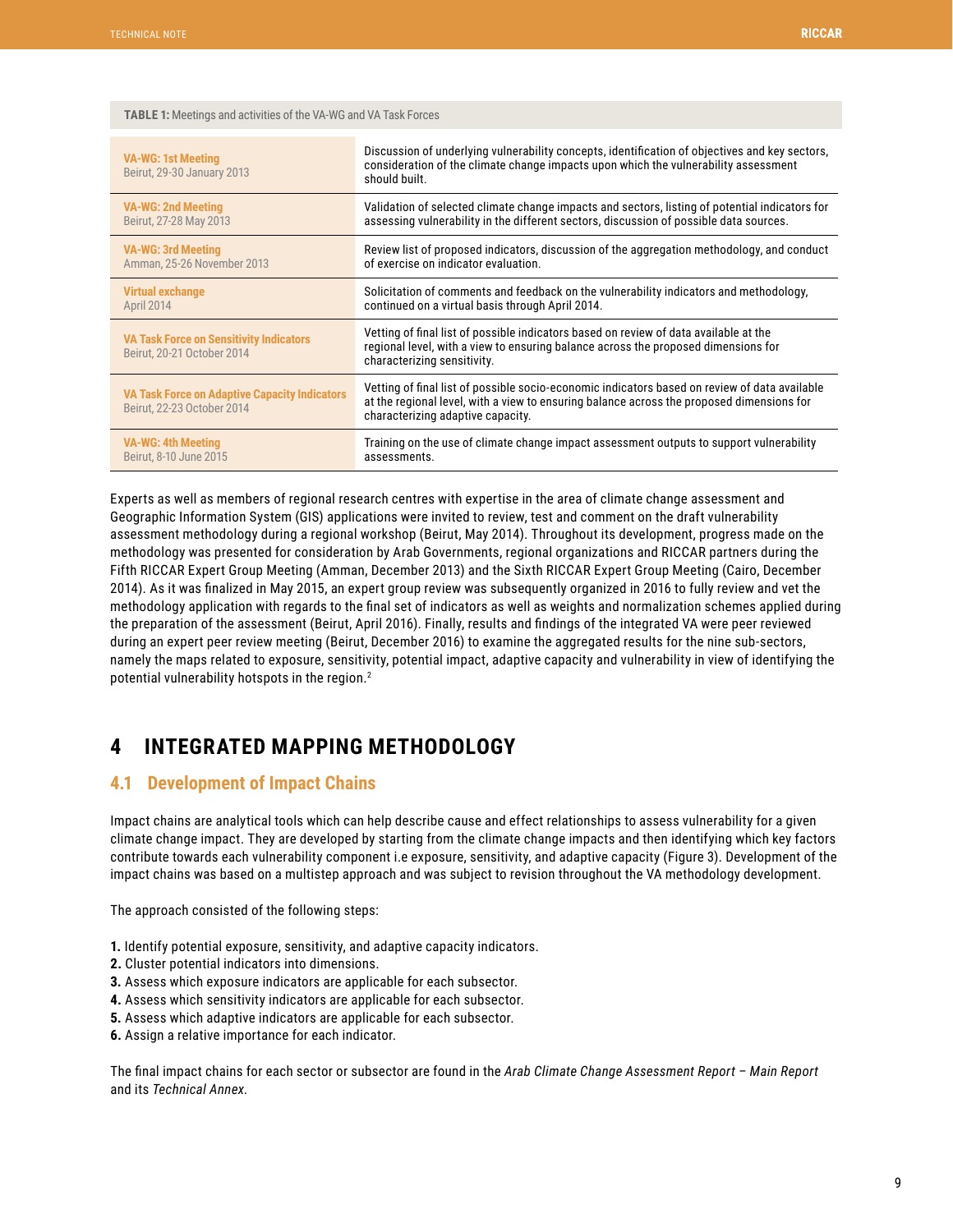<span id="page-10-0"></span>



## **4.2 Selection of Indicators**

Indicators were selected based on the impact chains to describe the factors contributing towards vulnerability. The selection of indicators involved an in-depth process which considered several factors. These include, but were not limited to:

- **Relevance:** Is the indicator relevant to the subsector?
- **Data Availability:** Is the data available at regional level?
- **Measurability:** Can the indicator be quantified?
- **Homogeneity:** Is the data available for the entire region of study, for similar time periods, and from the same source?
- **Reliability:** Is the indicator from a reliable source, and is the source acceptable for Arab States?

Exposure indicators were derived from climate and hydrological modelling outputs and were the sole dynamic datasets. They were developed based on five different time periods and emission scenarios or Representative Concentration Pathways (RCPs), as shown in Table 2.

| <b>TABLE 2:</b> Exposure indicators characteristics |                          |                                                                                                               |
|-----------------------------------------------------|--------------------------|---------------------------------------------------------------------------------------------------------------|
| <b>Time Period</b>                                  | <b>Emission scenario</b> | <b>Description</b>                                                                                            |
| Reference period                                    |                          | Baseline period representative of 1986-2005                                                                   |
| Mid-century                                         | <b>RCP 4.5</b>           | Intermediate future scenario representative of the period 2046-2065 and based on<br>RCP 4.5 (moderate impact) |
| Mid-century                                         | <b>RCP 8.5</b>           | Intermediate future scenario representative of the period 2046-2065 and based on<br>RCP 8.5 (extreme impact)  |
| <b>End-century</b>                                  | <b>RCP 4.5</b>           | Far future scenario representative of the period 2081-2100 and based on RCP 4.5<br>(moderate impact)          |
| <b>End-century</b>                                  | <b>RCP 8.5</b>           | Far future scenario representative of the period 2081-2100 and based on RCP 8.5<br>(extreme impact)           |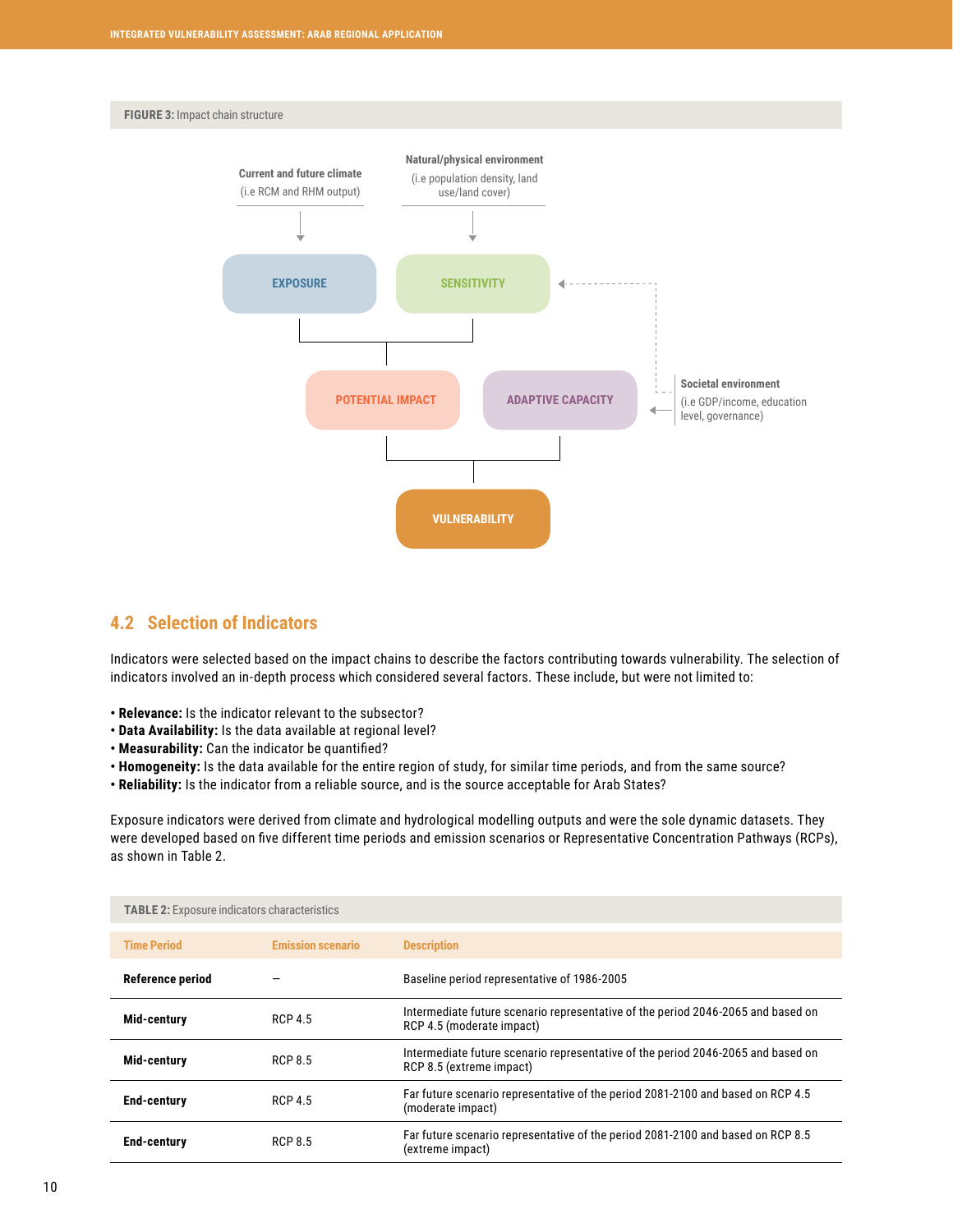<span id="page-11-0"></span>The sensitivity indicators were classified into three dimensions: population, natural, and manmade. The population dimension is comprised of societal factors which place pressure upon the physical system due to population growth including human migration and resource depletion. The natural dimension considers environmental and ecological elements such as soil type and land cover which may be subjected to degradation. Lastly, the manmade dimension incorporates anthropogenic factors which may be exacerbated due to climate change. The usage of dimensions helps maintain balance between differing aspects of sensitivity. Moreover, dimensions help summarize and streamline indicators to allow easier interpretation of data. Due to data availability limitations, and even though many elements which can be evaluated as part of sensitivity are dynamic (i.e. population growth), all indicators used for RICCAR are static and based on the most recent available information for all future climate scenarios.

Lastly, adaptive capacity was categorized into six dimensions: knowledge and awareness, technology, infrastructure, institutions, economic resources, and equity. Knowledge and awareness demonstrates the ability of a community to access and understand information to enable the identification of adaptation measures. Both technology and infrastructure can be considered as ability mechanisms whereby they characterize the accessibility to the built environment as a means to adapt. Together, institutions and economic resources can be classified as action devices that describe the enabling environment that allow a society to adapt. Lastly, equity considers vulnerable population groups which can be based on gender, socio-economic status, or marginalization. Infrastructure indicators were selected based on five pillars: energy, transportation, health, water and sanitation, and environment. Because indicators from one aspect of adaptive capacity may outnumber indicators from another aspect, categorization into dimensions and pillars helps maintain balance between all aspects. Similar to sensitivity indicators, adaptive capacity indicators are static.

## **4.3 Data Acquisition**

Once indicators were identified, sources for data acquisition were selected. Exposure indicators were based on RCM and RHM outputs. Other indicators were mostly based on freely available sources such as data from UN agencies, research organizations, and open source GIS data. Efforts were conducted to retrieve data at the smallest available scale.

Data from selected indicators was subsequently evaluated for quality through an iterative process whereby initial indicator selections occasionally needed to be replaced by more suitable parameters. Some indicators were based on tabular statistical data were converted to geospatial data using a map based on 1967 and 2011 borders, which occasionally resulted in data gaps. Therefore, it was decided that in the case where an indicator had large spatial data gaps across the region (over 30%), the indicator was discarded during the selection process. As the GIS software could not perform calculations in areas where data was missing, and since data gaps could potentially affect results, no gapped data was considered in the selection process. Small data gaps were resolved using proxy data and averaging values from neighboring areas when necessary. Also, some indicators were based on multiple datasets from one or more related sources. Lastly, a part of the indicators was updated based on complementary datasets and regional expert knowledge.

All data was consistently converted to raster format prior to subsequent use. This format represents data as a gridded matrix of cells each containing a discrete value, as opposed to the vector format in which spatial information is stored in shapes with distinct boundaries. Thus, statistical data available at a national level was first added to national vector files (also known as shapefiles) and then converted to raster. Some other sub-national datasets were also obtained in vector format and have undergone conversion.

In terms of resolution, all raster files were converted to a common 1 km x 1 km resolution to provide a finer grade of outputs, which required resampling of some datasets. In particular, all exposure indicators have undergone resampling because RCM and RHM data was at a coarser resolution (50 km x 50 km). In addition, due to data coarseness and the elimination of major water bodies during the bias correction process, several coastal areas were missing from RCM and RHM data whenever over 50% of a given grid cell covered water bodies. For this reason, climate data was extrapolated and resampled to permit analysis in coastal areas. Based on spot checking, the resampling method resulted in negligible changes between the original dataset and final exposure indicators.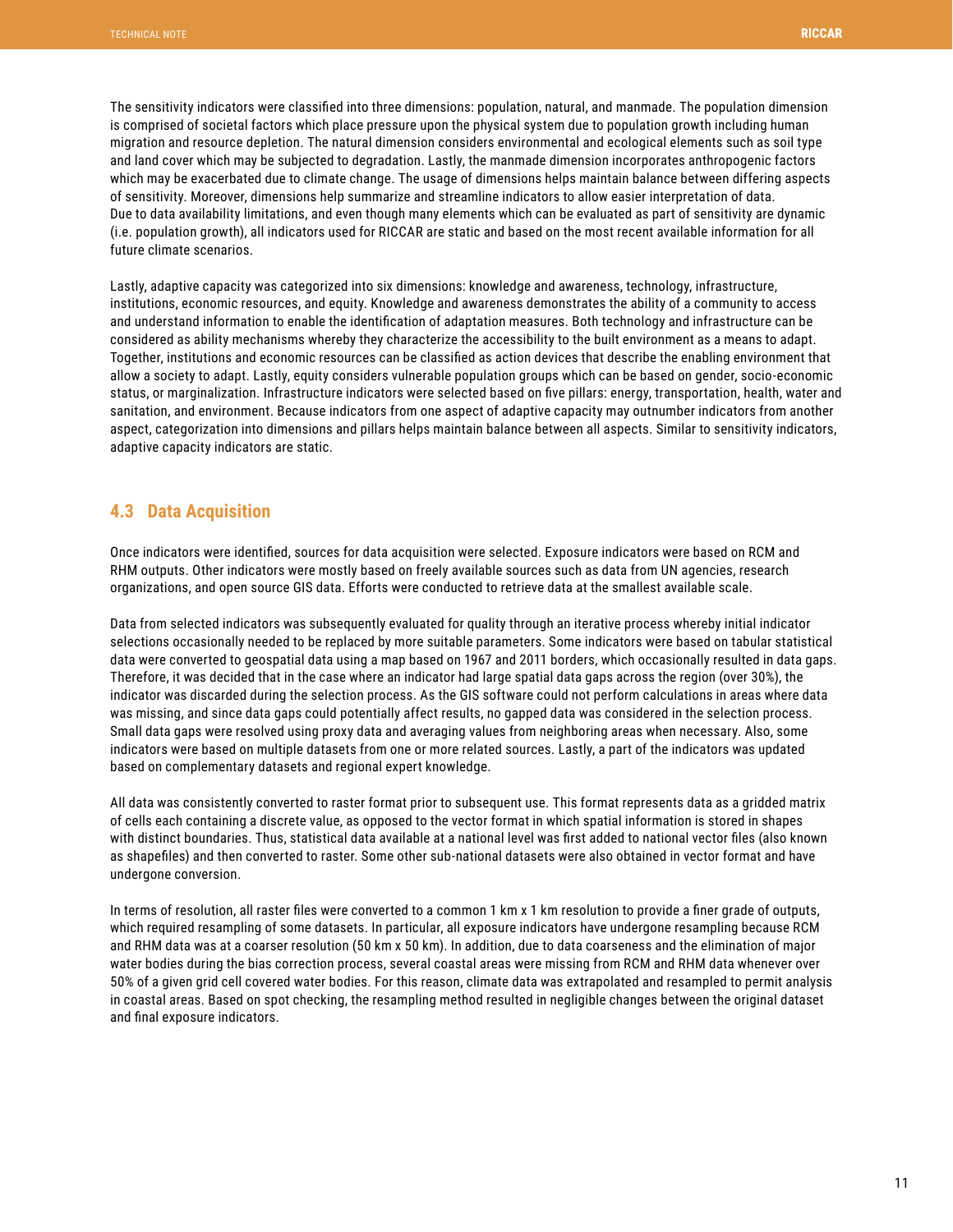#### <span id="page-12-0"></span>**4.3.1 Exposure Indicators**

Ten different exposure indicators were selected from the RCM and RHM ensemble outputs<sup>3</sup> determined for the Arab Domain as seen in Table 3, based on each of the aforementioned scenarios. Indicators obtained from the RHM outputs were solely based on the Variable Infiltration Capacity (VIC) hydrological model outputs because the dataset was more manageable due its significantly smaller file size. It is assumed that data obtained from the Hydrological Predictions for the Environment (HYPE) model would yield similar vulnerability assessment results. Indicator values corresponding to the reference period were based on actual values, while the ones for the four future scenarios were based on the change in value compared to the reference period.

| <b>TABLE 3:</b> Exposure indicators selected for the vulnerability assessment |                                                                         |
|-------------------------------------------------------------------------------|-------------------------------------------------------------------------|
| <b>Indicator Type</b>                                                         | <b>Indicator Name</b>                                                   |
|                                                                               | (Change in) Temperature                                                 |
| <b>RCM related parameters</b>                                                 | (Change in) Precipitation                                               |
|                                                                               | (Change in) Evapotranspiration                                          |
| <b>RHM related parameters</b>                                                 | (Change in) Runoff                                                      |
|                                                                               | (Change in) Annual number of days when Tmax > 35 °C (SU35)              |
|                                                                               | (Change in) Annual number of days when Tmax >40 °C (SU40)               |
|                                                                               | (Change in) Maximum length of dry spell (CDD)                           |
| <b>Extreme Climate Indices</b>                                                | (Change in) Maximum length of wet spell (CWD)                           |
|                                                                               | (Change in) Annual number of days when precipitation $\geq 10$ mm (R10) |
|                                                                               | (Change in) Annual number of days when precipitation $\geq 20$ mm (R20) |

**Note:** Further details on each indicator can be obtained from the respective indicator factsheets.

### **4.3.2 Sensitivity Indicators**

A total of 25 different sensitivity indicators (Table 4) were obtained primarily from open sources using the latest available data based on the three dimensions considered (population, natural, and manmade). Indicators under the population dimension were largely obtained from statistical data available from organizations such as the Food and Agriculture Organization of the United Nations (FAO) and the UN Department of Economic and Social Affairs Population Division (UN DESA). Indicators from the natural and manmade dimensions were often not directly available from a single database and were thus synthesized from multiple datasets from one or more sources. Sensitivity indicators were assumed to retain the same values for the reference period and future periods.

### **4.3.3 Adaptive Capacity Indicators**

For adaptive capacity, 27 indicators were selected based on the six dimensions (knowledge and awareness, technology, infrastructure, institutions, economic resources, and equity) as shown in Table 5. Infrastructure indicators were further classified into five pillars (energy, transportation, health, water and sanitation, and environment). Data was largely obtained from statistical datasets using the latest available open source data and most indicators were therefore spatially presented at a national level. Similar to sensitivity indicators, adaptive capacity indicators were assumed to retain the same values for the reference period and future periods.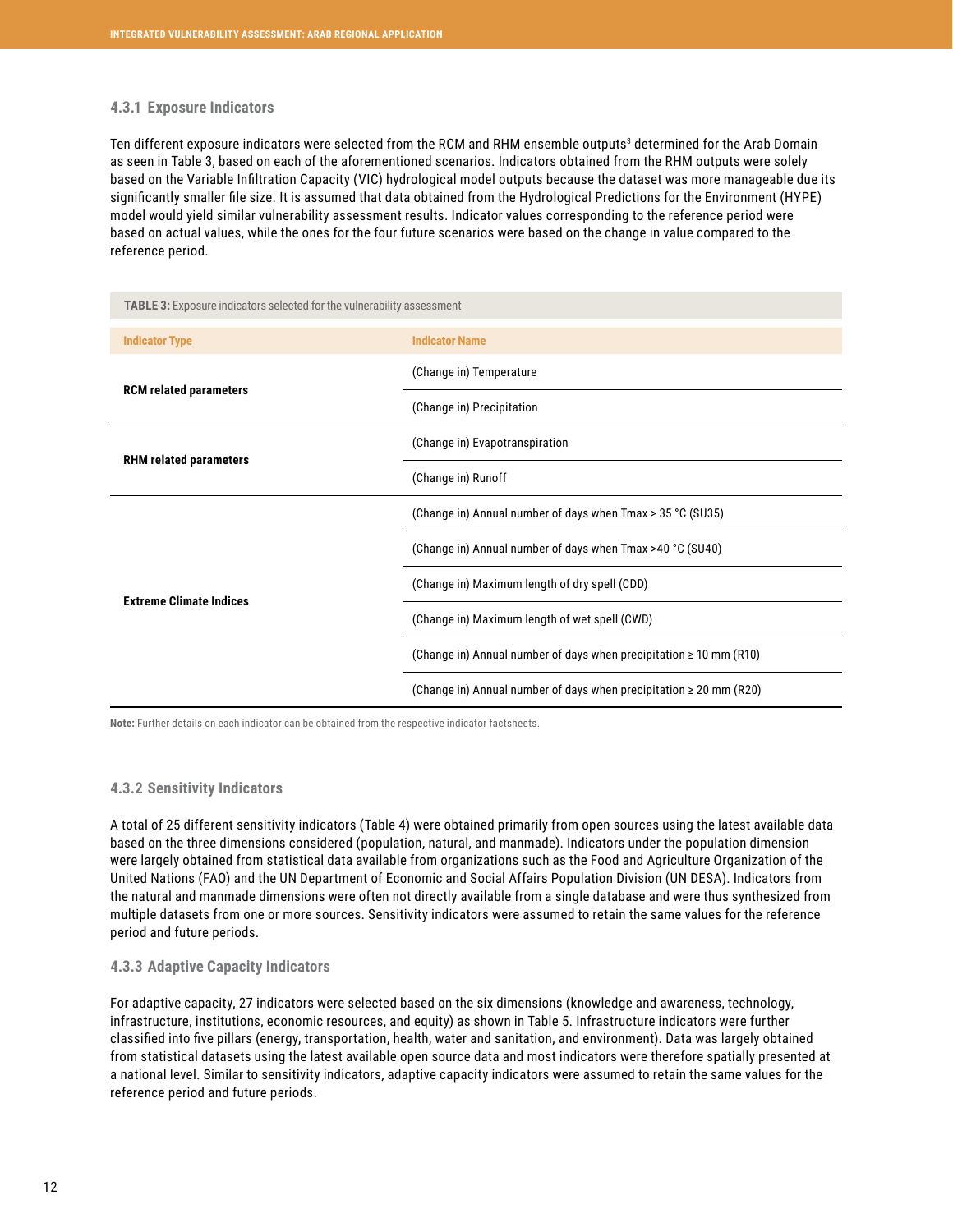| <b>Dimension</b>  | <b>Indicator Name</b>                                          | <b>Data Type</b> | <b>Source</b>                                                                                     | Year                              |
|-------------------|----------------------------------------------------------------|------------------|---------------------------------------------------------------------------------------------------|-----------------------------------|
|                   | Population density                                             | Raster           | <b>Landscan Global Population Database</b>                                                        | 2015                              |
|                   | Agricultural labor force as<br>percentage of total labor force | Statistical      | Arab Organization for Agricultural Development<br>(AOAD)                                          | 2012                              |
|                   | Share of children and elderly<br>of the population             | Statistical      | UN Department of Economic and Social Affairs<br>(UN DESA), Population Division                    | 2015                              |
|                   | Total available renewable<br>water resources per capita        | Statistical      | Food and Agriculture Organization of the United<br>Nations (FAO)                                  | 2014                              |
| <b>Population</b> | Water consumption per capita                                   | Statistical      | Food and Agriculture Organization of the United<br>Nations (FAO)                                  | Latest available<br>(2000-2012)   |
|                   | Share of water withdrawal<br>in agriculture                    | Statistical      | Food and Agriculture Organization of the United<br>Nations (FAO)                                  | Latest available<br>$(2000-2014)$ |
|                   | Share of agriculture in GDP                                    | Statistical      | Arab Organization for Agricultural Development<br>(AOAD)                                          | 2010                              |
|                   | Refugee population                                             | Statistical      | United Nations High Commissioner for Refugees<br>(UNHCR)                                          | 2015                              |
|                   | Migrant population                                             | Statistical      | UN Department of Economic and Social Affairs<br>(UN DESA), Population Division                    | 2010-2015                         |
|                   | Land use/land cover                                            | Raster           | Food and Agriculture Organization of the United<br>Nations (FAO)                                  | 2014                              |
|                   | Soil storage capacity                                          | Vector           | Harmonized World Soil Database                                                                    | 2008                              |
|                   | Degradation of<br>vegetation cover                             | Raster           | Based on data from MODIS images                                                                   | 2000-2011                         |
|                   | Livestock density                                              | Raster           | Food and Agriculture Organization of the United<br>Nations (FAO)                                  | 2014                              |
| <b>Natural</b>    | Change in forest cover                                         | Raster           | University of Maryland Department of Geographical<br>Sciences                                     | 2000-2014                         |
|                   | Wetlands                                                       | Vector           | UN Environment (UNEP), Ramsar, GlobWetland II<br>WebGIS                                           | 2004                              |
|                   | Rainfed cropland areas                                         | Raster           | <b>Harmonized World Soil Database</b>                                                             | 2008                              |
|                   | <b>Threatened forest areas</b>                                 | Raster           | Based on data from University of Maryland<br>Department of Geographical Sciences                  | 2000                              |
|                   | Soil erodibility                                               | Vector           | Based on data from Harmonized World Soil Database                                                 | 2008                              |
|                   | Irrigated croplands                                            | Raster           | Food and Agriculture Organization of the United<br>Nations (FAO)                                  | 2013                              |
|                   | Floodprone areas                                               | Raster           | Based on data from World Health Organization (WHO)<br>and World Meteorological Organization (WMO) | 1985-2003                         |
|                   | Urban extent                                                   | Raster           | Center for International Earth Science Information<br>Network (CIESIN)                            | 1995                              |
| <b>Manmade</b>    | Road network                                                   | Raster           | Center for International Earth Science Information<br>Network (CIESIN)                            | 2013                              |
|                   | Cultural heritage sites                                        | Vector           | United Nations Educational Scientific and Cultural<br>Organization (UNESCO)                       | 2012                              |
|                   | Areas served by dams                                           | Raster           | Based on data from Food and Agriculture<br>Organization of the United Nations (FAO)               | 2005                              |
|                   | Wastewater treatment                                           | Statistical      | United Nations Economic and Social Commission for<br>Western Asia (ESCWA)                         | 2016                              |

<span id="page-13-0"></span>**TABLE 4:** Sensitivity indicators selected for the vulnerability assessment

**Note:** Further details on each indicator and its source(s) can be obtained from the respective indicator factsheets.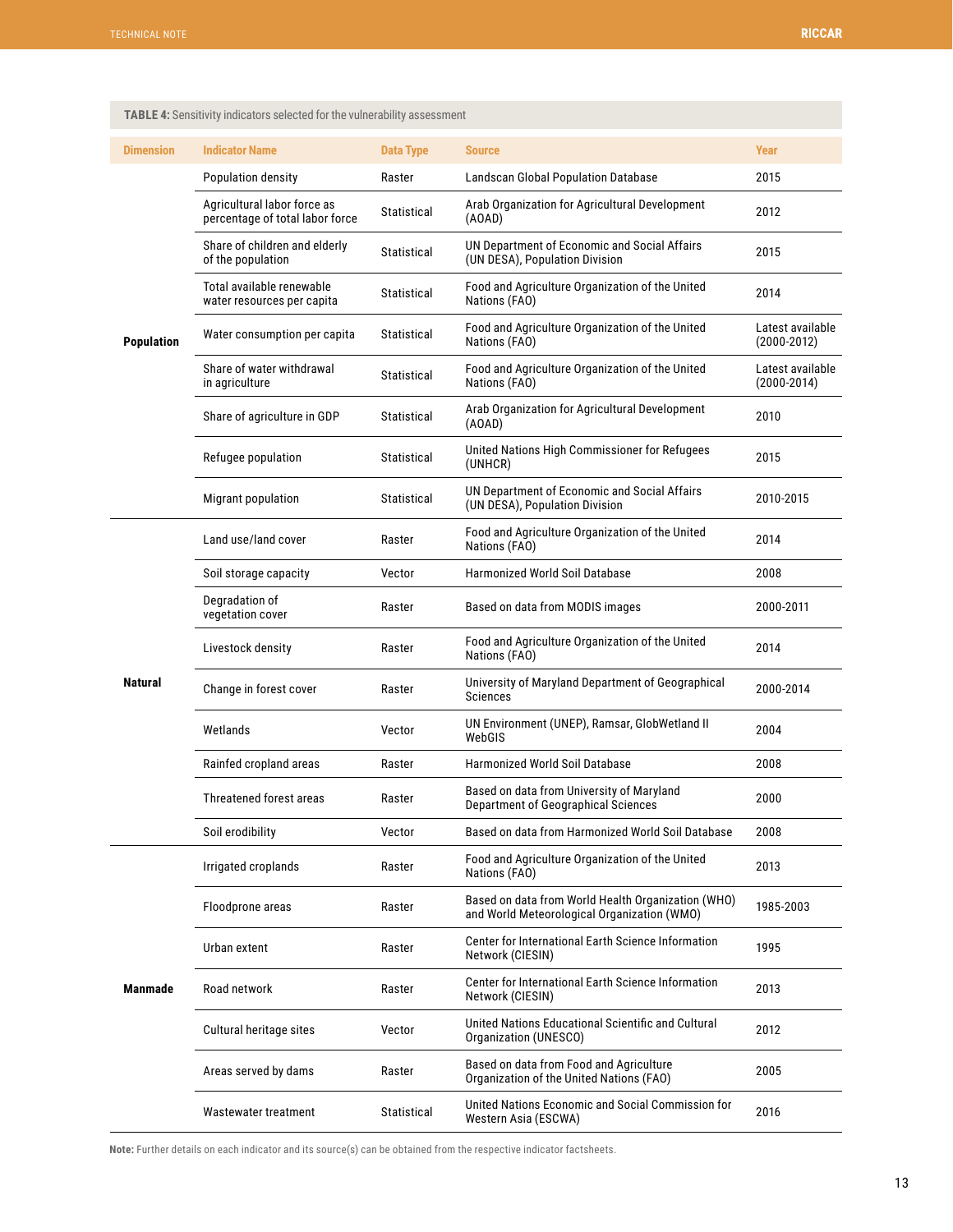<span id="page-14-0"></span>

|                            |                      | TABLE 5: Adaptive capacity indicators selected for the vulnerability assessment |             |                                                                                                   |                                     |
|----------------------------|----------------------|---------------------------------------------------------------------------------|-------------|---------------------------------------------------------------------------------------------------|-------------------------------------|
| <b>Dimension</b>           | Pillar               | <b>Indicator Name</b>                                                           | Data Type   | Source                                                                                            | <b>Year</b>                         |
|                            |                      | E-Government development index                                                  | Statistical | UN Department of Economic and Social Affairs (UN DESA)                                            | 2014                                |
| and Awareness<br>Knowledge |                      | Enrollment in tertiary education                                                | Statistical | United Nations Educational Scientific and Cultural Organization (UNESCO) Institute for Statistics | Latest available<br>$(2003 - 2014)$ |
|                            | ı                    | Adult literacy rate                                                             | Statistical | United Nations Educational Scientific and Cultural Organization (UNESCO) Institute for Statistics | Latest available<br>(2003-2014)     |
|                            |                      | Number of scientific and technical<br>journal articles                          | Statistical | Statistical, Economic and Social Research and Training Centre for Islamic Countries (SESRIC)      | 2007                                |
| Technology                 | -1                   | Information and communication<br>technologies index                             | Statistical | International Telecommunication Union (ITU)                                                       | 2013                                |
|                            | Energy               | Access to electricity                                                           | Statistical | International Energy Agency (IEA)                                                                 | 2015                                |
|                            | Energy               | Energy consumption                                                              | Statistical | Organization of Arab Petroleum Exporting Countries (OAPEC)                                        | 2014                                |
|                            | Transportation       | Road density                                                                    | Vector      | Based on data from Center for International Earth Science Information Network (CIESIN)            | 2013                                |
|                            | Health               | Health index                                                                    | Statistical | World Health Organization (WHO)                                                                   | 2014                                |
|                            | Water and sanitation | Areas served by dams                                                            | Vector      | Based on data from Food and Agriculture Organization of the United Nations (FAO)                  | 2010                                |
| Infrastructure             | Water and sanitation | Areas equipped for irrigation                                                   | Vector      | Food and Agriculture Organization of the United Nations (FAO)                                     | 2005                                |
|                            | Water and sanitation | Access to improved water                                                        | Statistical | World Health Organization (WHO)/ United Nations International Children's Emergency Fund (UNICEF)  | 2015                                |
|                            | Water and sanitation | Access to improved sanitation                                                   | Statistical | World Health Organization (WHO)/ United Nations International Children's Emergency Fund (UNICEF)  | 2015                                |
|                            | Water and sanitation | Desalination capacity                                                           | Statistical | DesalData                                                                                         | 2008                                |
|                            | Water and sanitation | Fossil groundwater                                                              | Vector      | Bundesanstalt für Geowissenschaften und Rohstoffe (BGR)                                           | 2014                                |
|                            | Environment          | Environment performance index                                                   | Statistical | Yale University                                                                                   | 2016                                |
|                            |                      | Governance index                                                                | Statistical | Worldwide Governance Indicators                                                                   | 2014                                |
| Institutions               | -1                   | Protected areas                                                                 | Statistical | UN Environment World Conservation Monitoring Centre (UNEP-WCMC)                                   | 2014                                |
|                            | $\mathbf{I}$         | Disaster risk reduction committees                                              | Statistical | United Nations Office for Disaster Risk Reduction (UNISDR)                                        | 2014                                |
|                            |                      | GDP per capita                                                                  | Statistical | The World Bank; Organisation for Economic Cooperation and Development (OECD)                      | Latest available<br>$(2007 - 2014)$ |
|                            |                      | Age dependency ratio                                                            | Statistical | The World Bank                                                                                    | 2015                                |
| resources<br>Economic      |                      | Official development assistance                                                 | Statistical | Organisation for Economic Cooperation and Development (OECD)                                      | Latest available<br>$(2007 - 2014)$ |
|                            | $\mathbf{I}$         | Food imports as percentage of<br>merchandise exports                            | Statistical | Food and Agriculture Organization of the United Nations (FAO)                                     | 2011-2013                           |
|                            |                      | Female-to-male unemployment rate                                                | Statistical | International Labour Organization (ILO)                                                           | Latest available<br>$(2007 - 2014)$ |
| Equity                     |                      | Years of health lost due to disability                                          | Statistical | World Health Organization (WHO)                                                                   | 2004                                |
|                            |                      | Female-to-male literacy ratio                                                   | Statistical | United Nations Educational Scientific and Cultural Organization (UNESCO) Institute for Statistics | 2015                                |
|                            |                      | Migrants/refugees index                                                         | Statistical | UN Department of Economic and Social Affairs (UN DESA), Population Division                       | 2015                                |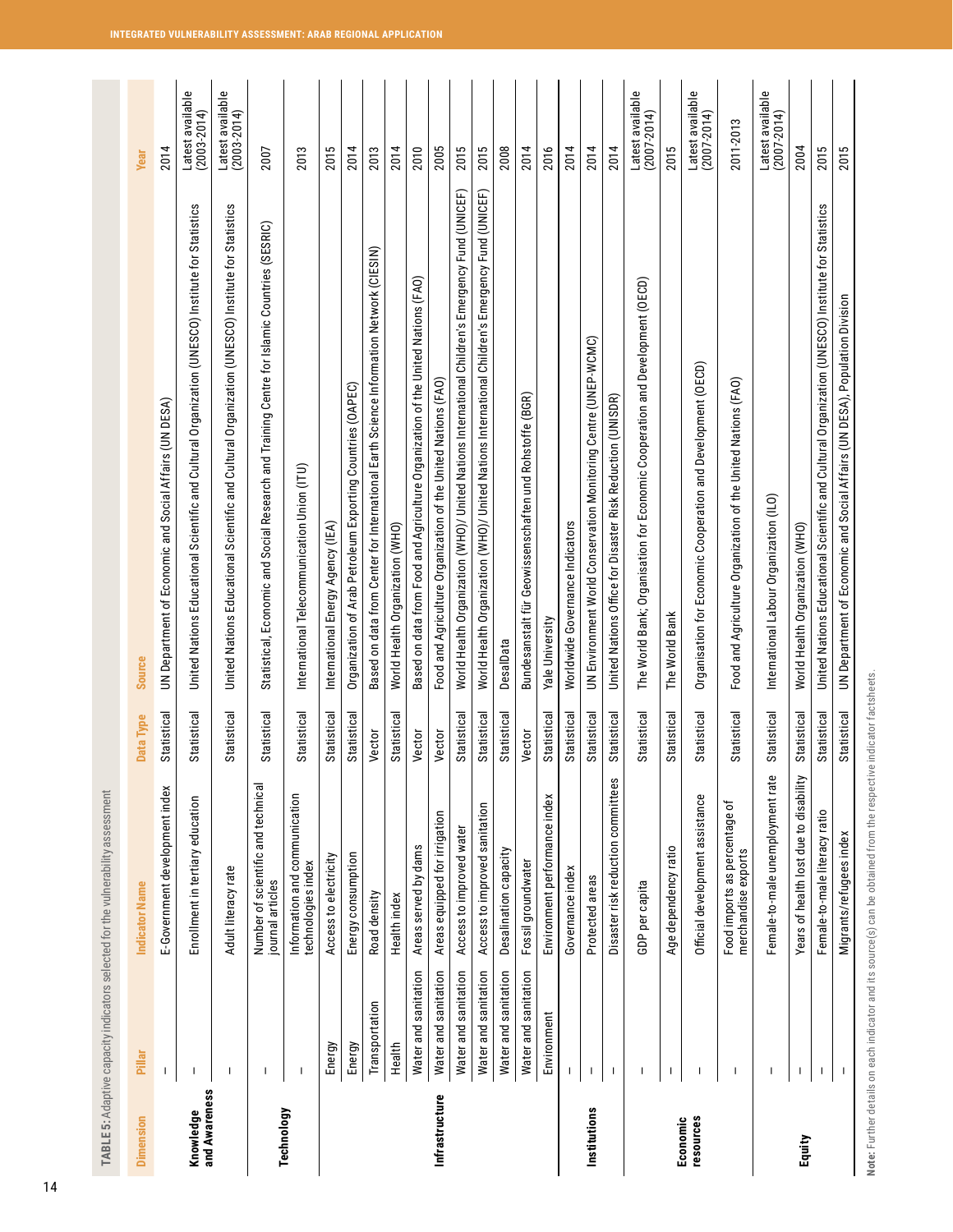## <span id="page-15-0"></span>**4.4 Normalization and Classification of Indicator Data**

As the different indicators were characterized by varying magnitudes and units of measurement, they were all classified using a consistent scale prior to analysis. Accordingly, in the case of exposure and sensitivity indicators, a class value of 1 was assigned to represent a favorable condition (e.g. low exposure or low sensitivity, respectively) while a class value of 10 designates an unfavorable condition. The case is opposite for adaptive capacity whereby a class value of 1 signifies an unfavorable condition (e.g. low adaptive capacity) and a value of 10 suggests a favorable condition.

Each indicator was classified using one of the following methods available in GIS:

- Manual interval
- Equal interval
- Natural breaks
- Quantile

The manual interval method was generally used for descriptive data or if other classification methods were inappropriate. The equal interval classification divides attribute values into identically-sized subranges. The natural breaks method, also known as the Jenks classification method<sup>4</sup>, utilizes natural groupings inherent in the data based on similar values and maximizing differences between classes. Lastly, the quantile method is best suited for linearly distributed data by assigning the same number of data values to each class. In some cases, particularly when actual values were skewed, classification was based on log values rather than on the actual values themselves.

The method selection was dependent upon expert opinion and was generally determined based on the best wide representation of classes across the study region. Indicator values were positively or negatively correlated with the corresponding classified values based on the water availability corresponding vulnerability. This basis was invalid for some subsectors and in that case the indicator was re-classified for that particular subsector.

## **4.5 Weighting and Aggregation of Indicators**

### **4.5.1 Indicator weights**

Each indicator was weighted to reflect its relative contribution to the vulnerability of each subsector. Indicators may either be weighted differently by assigning heavier weights to assess a greater influence on the result, or they can be weighted equally. Weighting must be allocated such that each group of elements (i.e. indicators within a dimension, dimensions with a component) sum up to a value of 1. Methods used to determine indicator weights include including expert opinion, statistical analysis, and decision rules which consider indicator interdependencies. Equal weighting is generally reserved solely in the unavailability of resources.

For RICCAR, weighting was based on expert opinion and only sensitivity and adaptive capacity indicators (and their dimensions) were assigned varying weights. Exposure indicators were weighted equally since all contribute towards climate change. Similarly, each of the pillars, dimensions, and vulnerability components were weighted as well. Determination of weighting was first based on a questionnaire widely distributed to experts from differing areas of specialization and geographic coverage to solicit their opinions on the three vulnerability components, their dimensions, and their indicators. Response types were based on the Direct Scoring Method (DSM) approach using a scale ranging from 1 (not important at all) to 10 (very important). Overall, 350 responses were received and most of the Arab States studied under RICCAR were represented by at least one expert. The other participants (16%) were non-Arab but had been actively engaged in research activities within the Arab region.

Expert opinion was then solicited to finalize the weighting. The most significant sensitivity and adaptive capacity indicators for each subsector and their respective dimensions were ultimately assigned a weight of 0.5. Remaining indicators were weighted in accordance with the questionnaire results and expert opinion.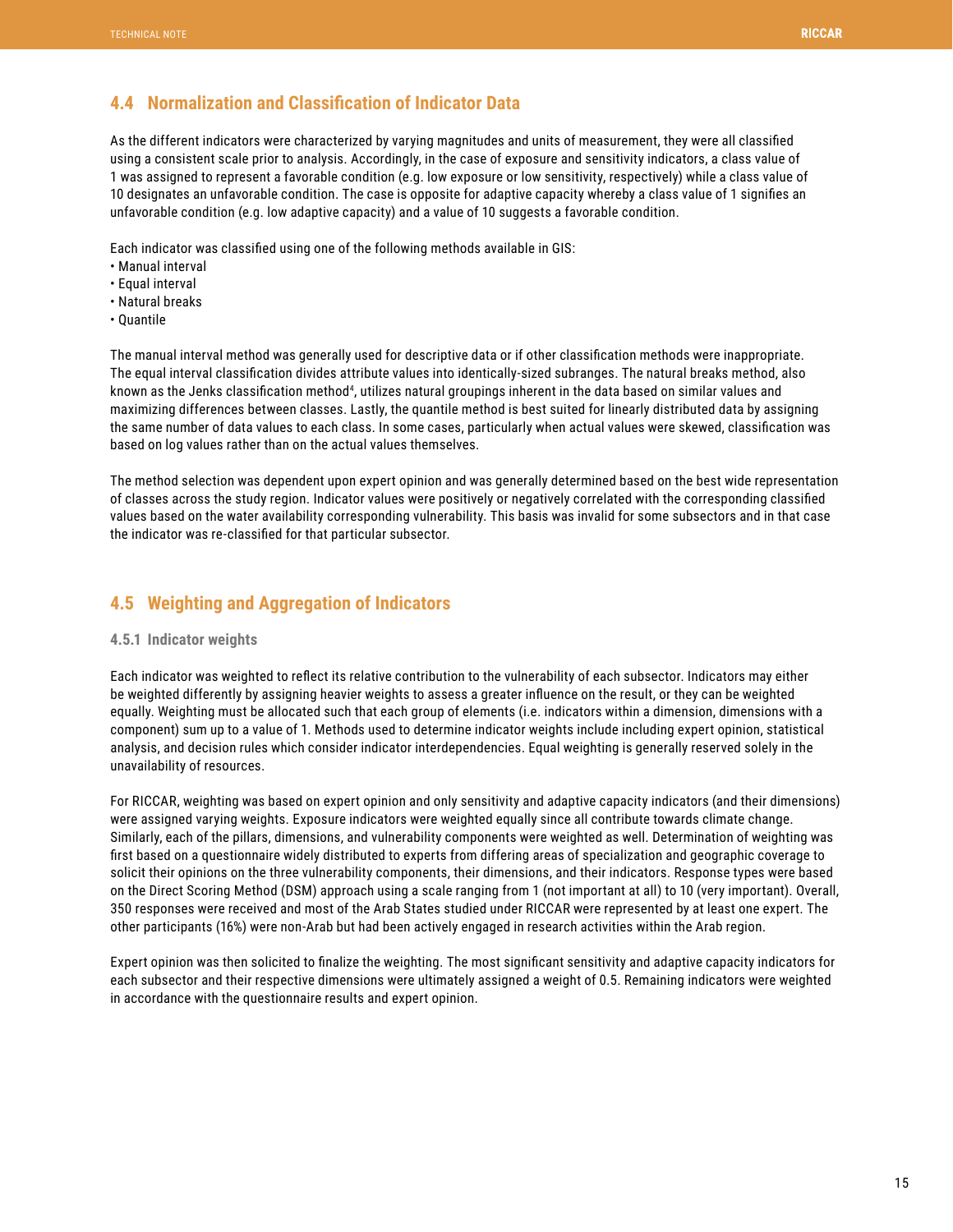## <span id="page-16-0"></span>**4.6 Aggregation of Vulnerability Components**

### **4.6.1 Exposure Composite Indicator**

Individual indicators were aggregated together using a geometric aggregation technique consisting of a non-linear approach. This method was preferred to other methods as it is multiplicative and synergetic. For each of the climate change impact subsectors, the selected exposure indicators were aggregated to determine the exposure Composite Indicator (CI) as described in Equation 1. This method of geometric aggregation is suitable solely when indicators are weighted equally such as exposure indicators for all subsectors.

**Equation 1** 
$$
CI = (Indicator_1 \times Indicator_2 \times Indicator_3 \times ... \times Indicator_n)^{V_n}
$$

Where  $n$  represents the number of indicators.

#### **4.6.2 Sensitivity Composite Indicator**

Geometric aggregation was also used to determine the sensitivity *CI*. However, as described in Figure 4, a multistep approach was needed to first aggregate the indicators by dimension (Equation 2) and then aggregate the dimensions to obtain the *CI* (Equation 3).



 $CI_{\text{Dimension}} = (\text{Indicator}_{1})^{w_{1}} \times (\text{Indicator}_{2})^{w_{2}} \times ... \times (\text{Indicator}_{n})^{w_{n}}$ **Equation 2**

 $CI = (CI_{\text{Dimension}_1})^{\text{Dim}} \times (CI_{\text{Dimension}_2})^{\text{Dim}} \times ... \times (CI_{\text{Dimension}_n})^{\text{Dim}}$ 

Where  $w_n$  represents the indicator weights.

**Equation 3**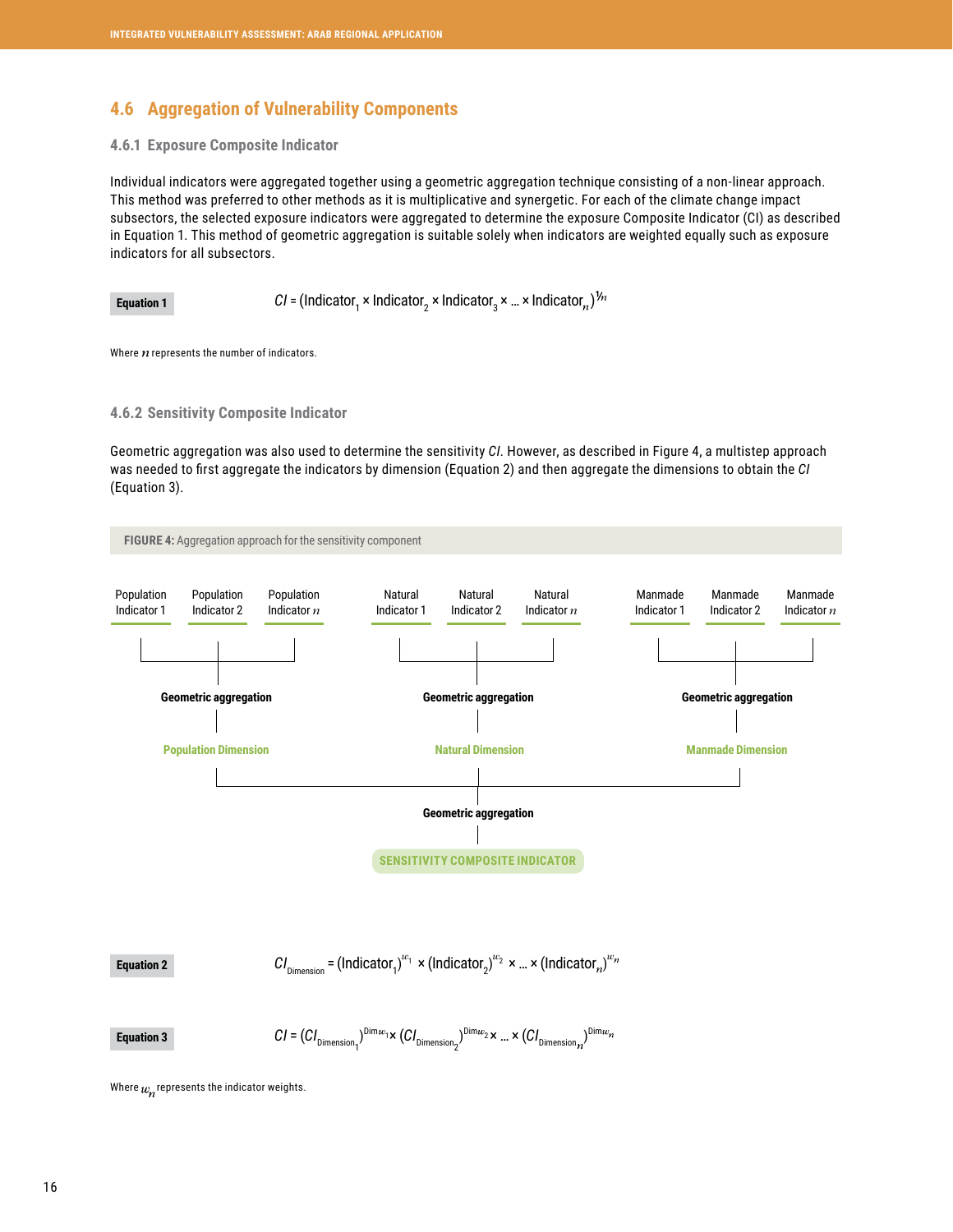### <span id="page-17-0"></span>**4.6.3 Adaptive Capacity Composite Indicator**

Similar to the sensitivity component, the adaptive capacity component was dependent upon a multi-step aggregated approach using geometric aggregation. In this approach, as described by Figure 5, indicators which were classified into one of the infrastructure pillars were aggregated first and were weighted equally within the pillar (Equation 4). Then similar to Equation 2 and Equation 3, the pillars were aggregated along with indicators from the remaining dimensions using their respective weights (Figure 6).

**Equation 4 CI**<sub>Pillar</sub> = (Indicator<sub>1</sub> × Indicator<sub>2</sub> × … × Indicator<sub>*n*</sub>)</sub>

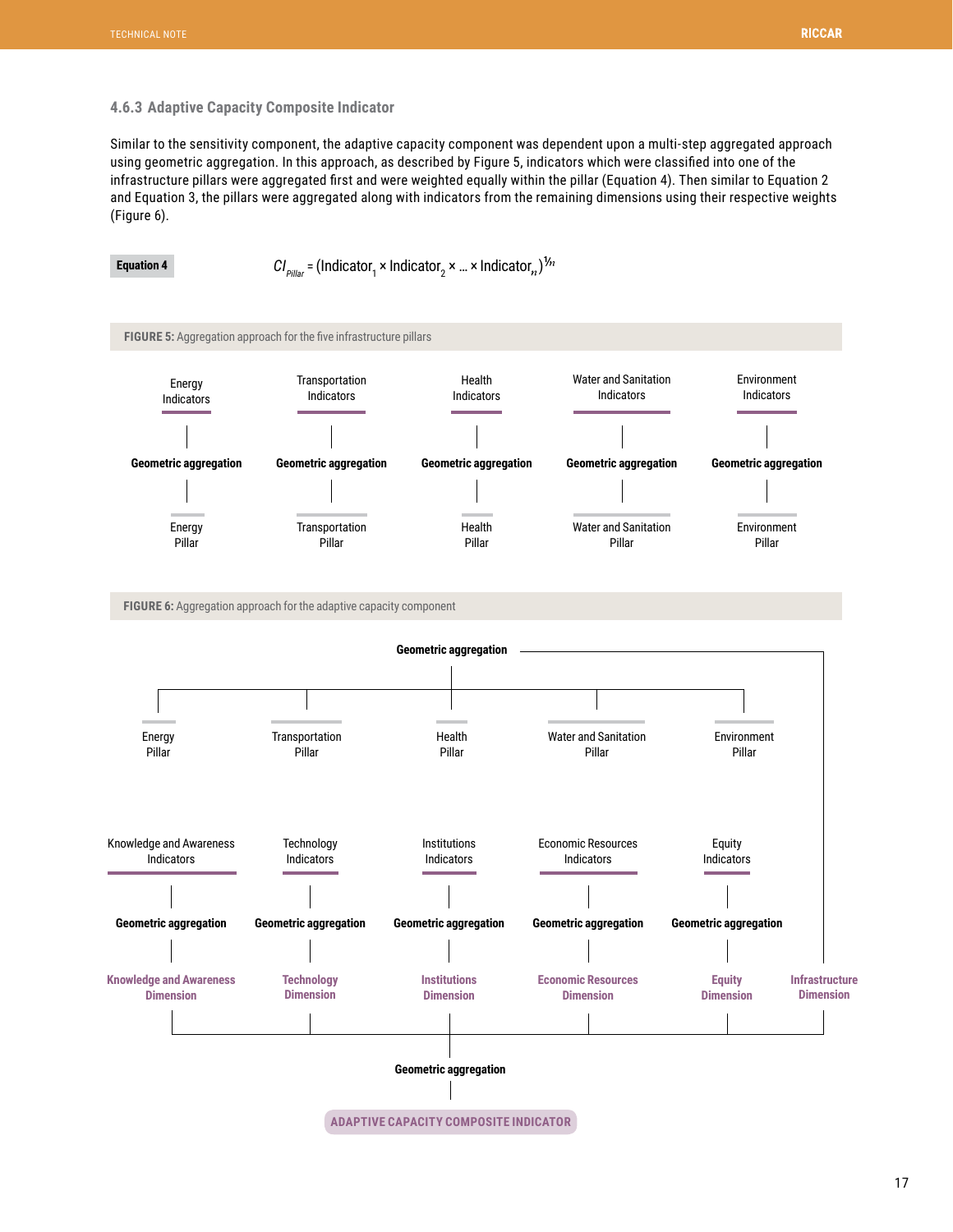### <span id="page-18-0"></span>**4.6.4 Potential Impact and Vulnerability Index Aggregation**

Potential impact (PI) represents the compilation of the exposure and sensitivity composite indicators which were geometrically aggregated using equal weights (Equation 5). Because a value of 1 represents a favorable condition for PI and an unfavorable condition for adaptive capacity (with the opposite being the case for a value of 10), it was necessary to invert adaptive capacity values prior to subsequent aggregation to obtain the Vulnerability Index (VI) as described in Equation 6.

The PI was then aggregated with the inverted adaptive capacity composite indicator to obtain the VI for a given climate change impact (Equation 7). The net result is that exposure and sensitivity each contribute 25% toward the vulnerability index and adaptive capacity comprises 50%. This approach assumes that the ability of mankind to implement adaptation measures is stronger than climate change impacts.

| <b>Equation 5</b> | $PI = (CI_{\text{Exposure}} \times CI_{\text{Sensitivity}})^{1/2}$         |
|-------------------|----------------------------------------------------------------------------|
| <b>Equation 6</b> | $CI_{\text{Adaptive Capacity (Inv)}} = 11 - CI_{\text{Adaptive Capacity}}$ |
| <b>Equation 7</b> | $VI = (PI \times CI_{\text{Adaptive Capacity (Inv)})}^{1/2}$               |

#### **4.6.5 Sector and Overall Vulnerability Index**

In the cases where sectors comprised multiple climate change impact subsectors (e.g. Biodiversity and Ecosystems, Agriculture, and People), the *VI* for subsectors were geometrically aggregated together to obtain a *VI* for the given sector (Equation 8).

 $VI_{\text{sector}} = (VI_{\text{Subsector}} \times ... \times VI_{\text{Subsector}})$ **Equation 8**

Upon evaluation of results, it was determined not to evaluate overall vulnerability by aggregating two or more sectors.

# **5 PRESENTATION OF VULNERABILITY ASSESSMENT OUTCOMES**

## **5.1 Masked Area of Interest**

In order to provide clearer visualisation of data, it was decided to only reveal results for the specific climate change subsector or sector of interest (called masking) rather than displaying results for the entire Arab region. In addition to focusing solely on a specific region (i.e. forested areas for the Area covered by forests subsector), this approach also eliminates any suggestion of borders stemming from indicators based on statistical data which is often at a national level. Aggregated data was extracted based on shapefiles containing the combined area from selected indicators (Table 6).

## **5.2 Final Classification**

In order to improve the visualization of the integrated outputs, final reclassification was conducted to maximize the range of colors on the maps. This was applied based on the minimum and maximum aggregated values obtained from each of the composite indicators, the potential impact, and the vulnerability for each subsector and distributed in ten equal intervals (Table 7). The resultant final classification was applied to all maps for a given subsector or sector to facilitate comparisons. It should be noted that this approach only used for mapping purposes while actual aggregated values were used for subsequent aggregation iterations. A color scheme was devised in the form of a 'stretched stoplight', in which a very deep red color represents an unfavorable condition as opposed to a very deep green indicating a favorable condition.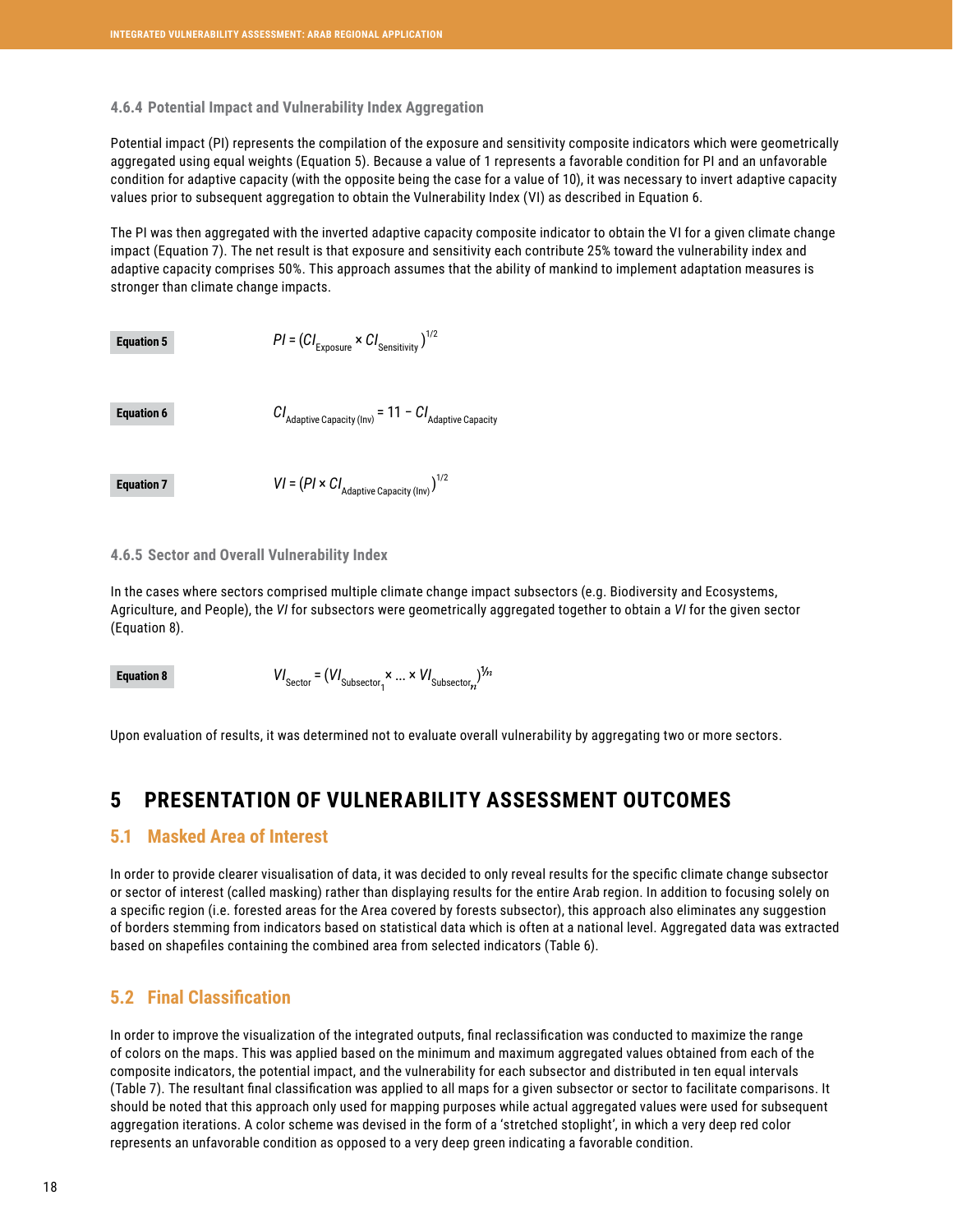<span id="page-19-0"></span>

| TABLE 6: Extracted area of interest for climate change impact sectors and subsectors |                                                    |
|--------------------------------------------------------------------------------------|----------------------------------------------------|
| <b>Climate change impact sector/subsector</b>                                        | <b>Masked area of interest</b>                     |
|                                                                                      | Forested areas                                     |
|                                                                                      | <b>Wetland areas</b>                               |
|                                                                                      | Rainfed areas                                      |
| <b>Water availability</b>                                                            | Irrigated areas                                    |
|                                                                                      | Livestock areas > 10 heads/km <sup>2</sup>         |
|                                                                                      | Population density > 2 inhabitants/km <sup>2</sup> |
|                                                                                      | Forested areas                                     |
|                                                                                      | <b>Wetland areas</b>                               |
|                                                                                      | Rainfed areas                                      |
| <b>Water sector</b>                                                                  | Irrigated areas                                    |
|                                                                                      | Livestock areas > 10 heads/km <sup>2</sup>         |
|                                                                                      | Population density > 2 inhabitants/km <sup>2</sup> |
| Area covered by forests                                                              | Forested areas                                     |
|                                                                                      | Wetland areas                                      |
| Area covered by wetlands                                                             |                                                    |
|                                                                                      | Forested areas                                     |
| <b>Biodiversity and Ecosystems sector</b>                                            | Wetlands areas                                     |
|                                                                                      | Rainfed areas                                      |
| Water available for crops                                                            | Irrigated areas                                    |
| Water available for livestock                                                        | Livestock areas > 10 heads/km <sup>2</sup>         |
|                                                                                      | Rainfed areas                                      |
| <b>Agriculture sector</b>                                                            | Irrigated areas                                    |
|                                                                                      | Livestock areas > 10 heads/km <sup>2</sup>         |
| <b>Inland flooding areas</b>                                                         | Low or greater floodprone potential                |
| Infrastructure and Human Settlements sector                                          | Low or greater floodprone potential                |
| Availability of water for drinking                                                   | Population density > 2 inhabitants/km <sup>2</sup> |
| <b>Health conditions due to heat stress</b>                                          | Population density > 2 inhabitants/km <sup>2</sup> |
| Employment rate for the agricultural sector                                          | Population density > 2 inhabitants/km <sup>2</sup> |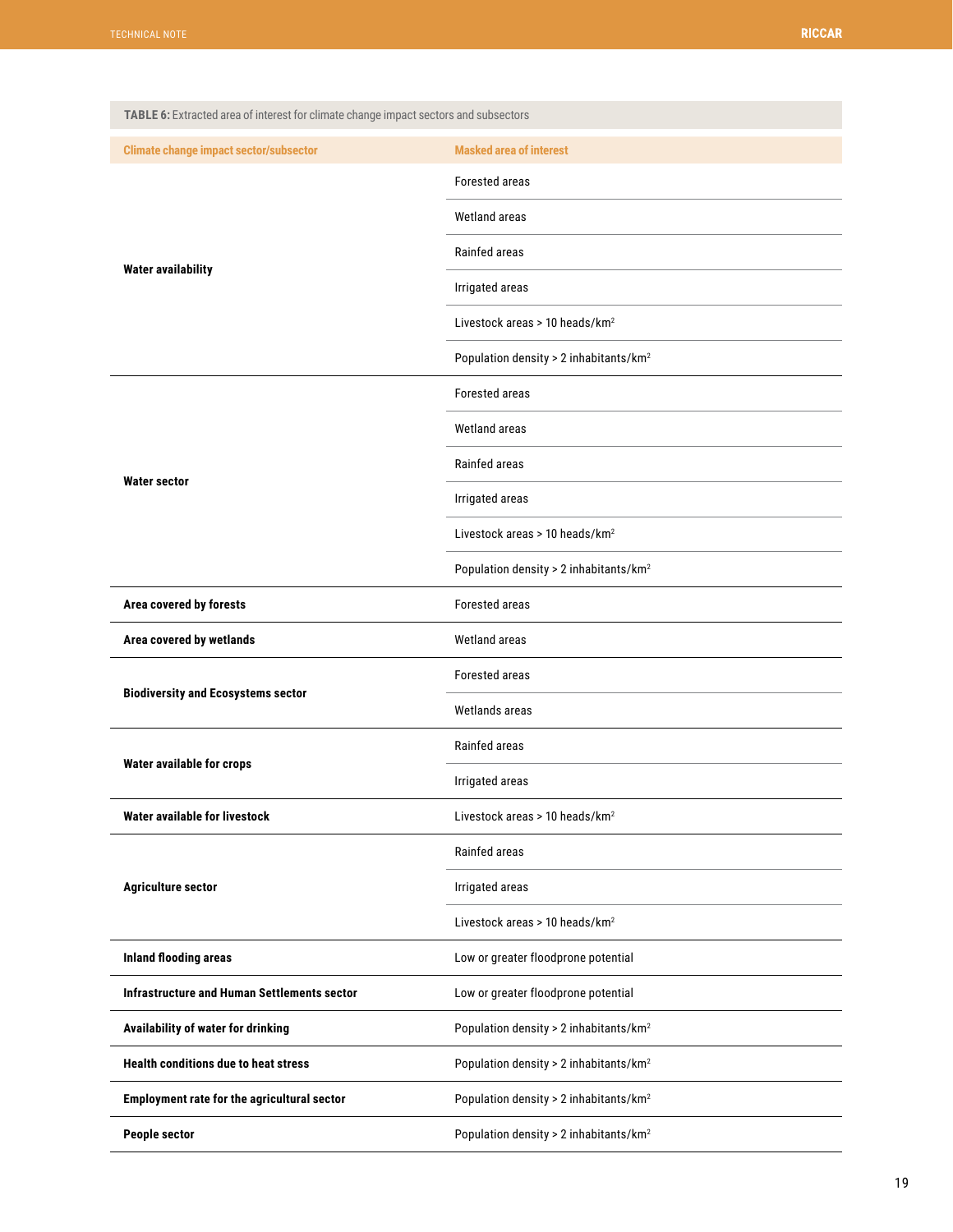| <b>Subsector</b>                                            |               | Ranges of aggregated values and final classification |               |               |               |               |               |               |               |               |
|-------------------------------------------------------------|---------------|------------------------------------------------------|---------------|---------------|---------------|---------------|---------------|---------------|---------------|---------------|
|                                                             | 1             | $\mathbf{2}$                                         | 3             | 4             | 5             | 6             | 7             | 8             | 9             | 10            |
| Water<br>availability                                       | $1.55 - 2.23$ | $2.23 - 2.91$                                        | $2.91 - 3.59$ | $3.59 - 4.27$ | $4.27 - 4.95$ | $4.95 - 5.63$ | $5.63 - 6.31$ | $6.31 - 6.99$ | $6.99 - 7.67$ | $7.67 - 8.35$ |
| <b>Water sector</b>                                         | $1.55 - 2.23$ | $2.23 - 2.91$                                        | $2.91 - 3.59$ | $3.59 - 4.27$ | $4.27 - 4.95$ | $4.95 - 5.63$ | $5.63 - 6.31$ | $6.31 - 6.99$ | $6.99 - 7.67$ | $7.67 - 8.35$ |
| Area covered<br>by forests                                  | $1.35 - 2.06$ | $2.06 - 2.77$                                        | $2.77 - 3.48$ | $3.48 - 4.20$ | $4.20 - 4.91$ | $4.91 - 5.62$ | $5.62 - 6.34$ | $6.34 - 7.05$ | $7.05 - 7.76$ | $7.76 - 8.48$ |
| Area covered<br>by wetlands                                 | $1.33 - 1.93$ | $1.93 - 2.52$                                        | $2.52 - 3.11$ | $3.11 - 3.71$ | $3.71 - 4.30$ | $4.30 - 4.90$ | $4.90 - 5.49$ | $5.49 - 6.08$ | $6.08 - 6.68$ | $6.68 - 7.27$ |
| <b>Biodiversity</b><br>and<br><b>Ecosystems</b><br>sector   | $1.33 - 2.05$ | $2.05 - 2.76$                                        | $2.76 - 3.48$ | $3.48 - 4.19$ | $4.19 - 4.91$ | $4.91 - 5.62$ | $5.62 - 6.34$ | $6.34 - 7.05$ | $7.05 - 7.77$ | $7.77 - 8.48$ |
| <b>Water</b><br>available<br>for crops                      | $1.62 - 2.23$ | $2.23 - 2.83$                                        | $2.83 - 3.44$ | $3.44 - 4.05$ | $4.05 - 4.65$ | $4.65 - 5.26$ | $5.26 - 5.87$ | $5.87 - 6.48$ | $6.48 - 7.08$ | $7.08 - 7.69$ |
| Water<br>available<br>for livestock                         | $1.60 - 2.30$ | $2.30 - 3.00$                                        | $3.00 - 3.70$ | $3.70 - 4.40$ | $4.40 - 5.10$ | $5.10 - 5.80$ | $5.80 - 6.49$ | $6.49 - 7.19$ | $7.19 - 7.89$ | $7.89 - 8.59$ |
| <b>Agriculture</b><br>sector                                | $1.60 - 2.30$ | $2.30 - 3.00$                                        | $3.00 - 3.70$ | $3.70 - 4.40$ | $4.40 - 5.10$ | $5.10 - 5.80$ | $5.80 - 6.49$ | $6.49 - 7.19$ | $7.19 - 7.89$ | $7.89 - 8.59$ |
| Inland<br>flooding area                                     | $1.00 - 1.90$ | $1.90 - 2.80$                                        | $2.80 - 3.70$ | $3.70 - 4.60$ | $4.60 - 5.50$ | $5.50 - 6.40$ | $6.40 - 7.30$ | $7.30 - 8.20$ | $8.20 - 9.10$ | $9.10 - 10.0$ |
| Infrastructure<br>and Human<br><b>Settlements</b><br>sector | $1.00 - 1.90$ | $1.90 - 2.80$                                        | $2.80 - 3.70$ | $3.70 - 4.60$ | $4.60 - 5.50$ | $5.50 - 6.40$ | $6.40 - 7.30$ | $7.30 - 8.20$ | $8.20 - 9.10$ | $9.10 - 10.0$ |
| Water<br>available<br>for drinking                          | $1.00 - 1.90$ | $1.90 - 2.80$                                        | $2.80 - 3.70$ | $3.70 - 4.60$ | $4.60 - 5.50$ | $5.50 - 6.40$ | $6.40 - 7.30$ | $7.30 - 8.20$ | $8.20 - 9.10$ | $9.10 - 10.0$ |
| <b>Health due</b><br>to heat stress                         | $1.00 - 1.90$ | $1.90 - 2.80$                                        | $2.80 - 3.69$ | $3.69 - 4.59$ | $4.59 - 5.49$ | $5.49 - 6.39$ | $6.39 - 7.28$ | $7.28 - 8.18$ | $8.18 - 9.08$ | $9.08 - 9.98$ |
| <b>Employment</b><br>rate for the<br>agricultural<br>sector | $1.62 - 2.36$ | $2.36 - 3.11$                                        | $3.11 - 3.85$ | $3.85 - 4.59$ | $4.59 - 5.34$ | $5.34 - 6.08$ | $6.08 - 6.82$ | $6.82 - 7.56$ | $7.56 - 8.31$ | $8.31 - 9.05$ |
| People sector                                               | $1.00 - 1.90$ | $1.90 - 2.80$                                        | $2.80 - 3.70$ | $3.70 - 4.60$ | $4.60 - 5.50$ | $5.50 - 6.40$ | $6.40 - 7.30$ | $7.30 - 8.20$ | $8.20 - 9.10$ | $9.10 - 10.0$ |

<span id="page-20-0"></span>**TABLE 7:** Ranges of aggregated values and final classification for vulnerability assessment maps

## **5.3 Hotspots**

Representing areas especially vulnerable to climate change impacts or 'hotspot' areas can be used as an effective analytical and visual communication tool. There is no universal method to identify hotspots. Some studies have utilized the Getis-Ord G<sub>i</sub>\* method<sup>5</sup> which employs spatial statistics in GIS to identify areas which exceed a threshold unique to a particular climate change impact, and detect areas with the greatest exposure. For RICCAR, hotspot areas represent those with the highest overall vulnerability. The top 10% of aggregated values from vulnerability for each sector and subsector are considered as hotspots. Because this resultant area is very small (often less than 10 km²), buffer zones representing the top 20% and top 30% of aggregated values were also included as hotspots. At the sector level, hotspots denote a composite of hotspots from the contributing subsectors. Although the hotspots are a valuable tool, they are often not apparent on a regional map, even if selected areas are enlarged (i.e. see Figure 7 to Figure 10). For this reason, hotspots were discussed in the Arab Climate Change Assessment Reports, but included maps were limited to those developed at the sector level which represent the worst-case scenario (RCP8.5 end-century) and have the greatest coverage.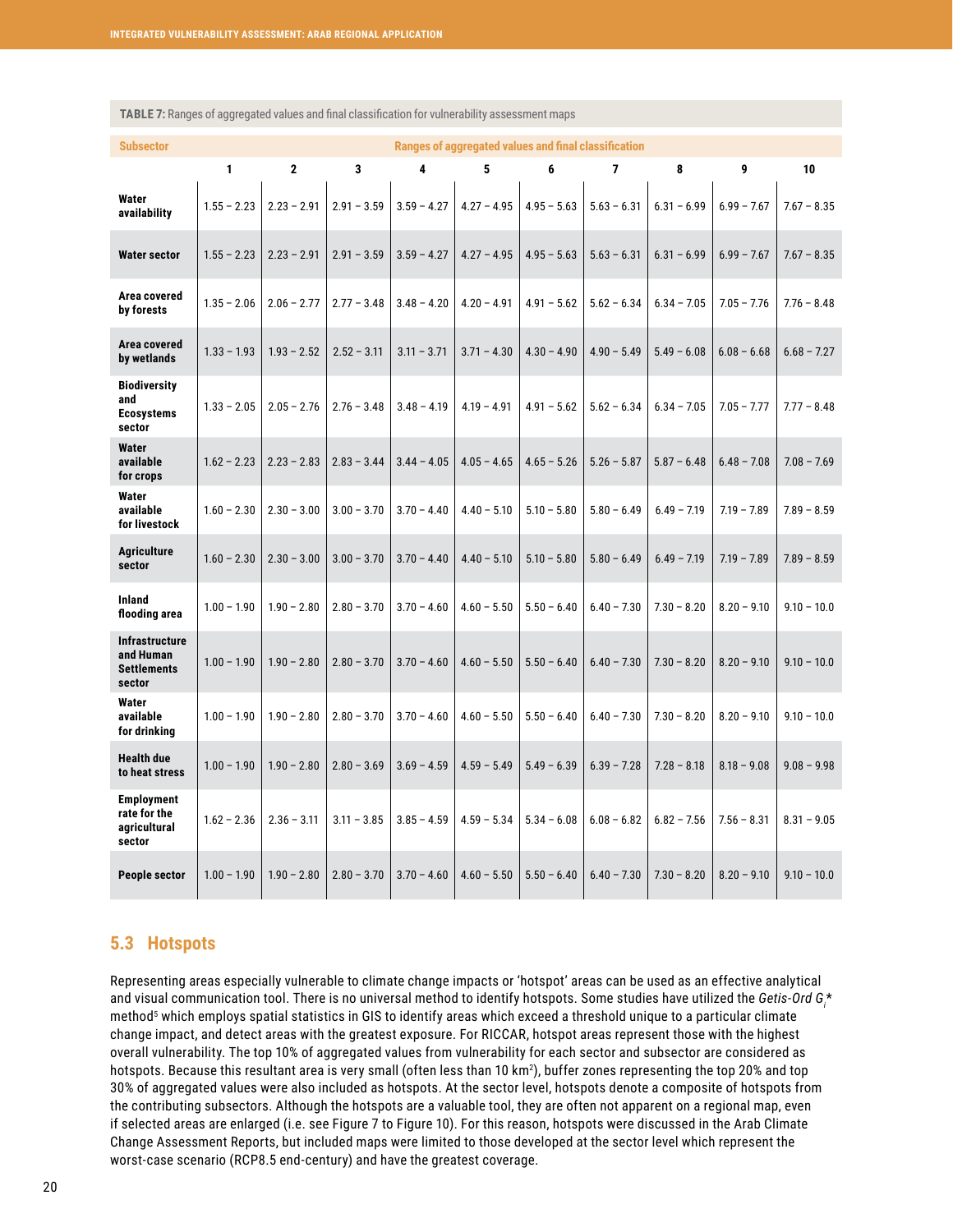<span id="page-21-0"></span>

**FIGURE 7:** Health conditions due to heat stress – RCP 4.5 Mid-century – Vulnerability hotspots



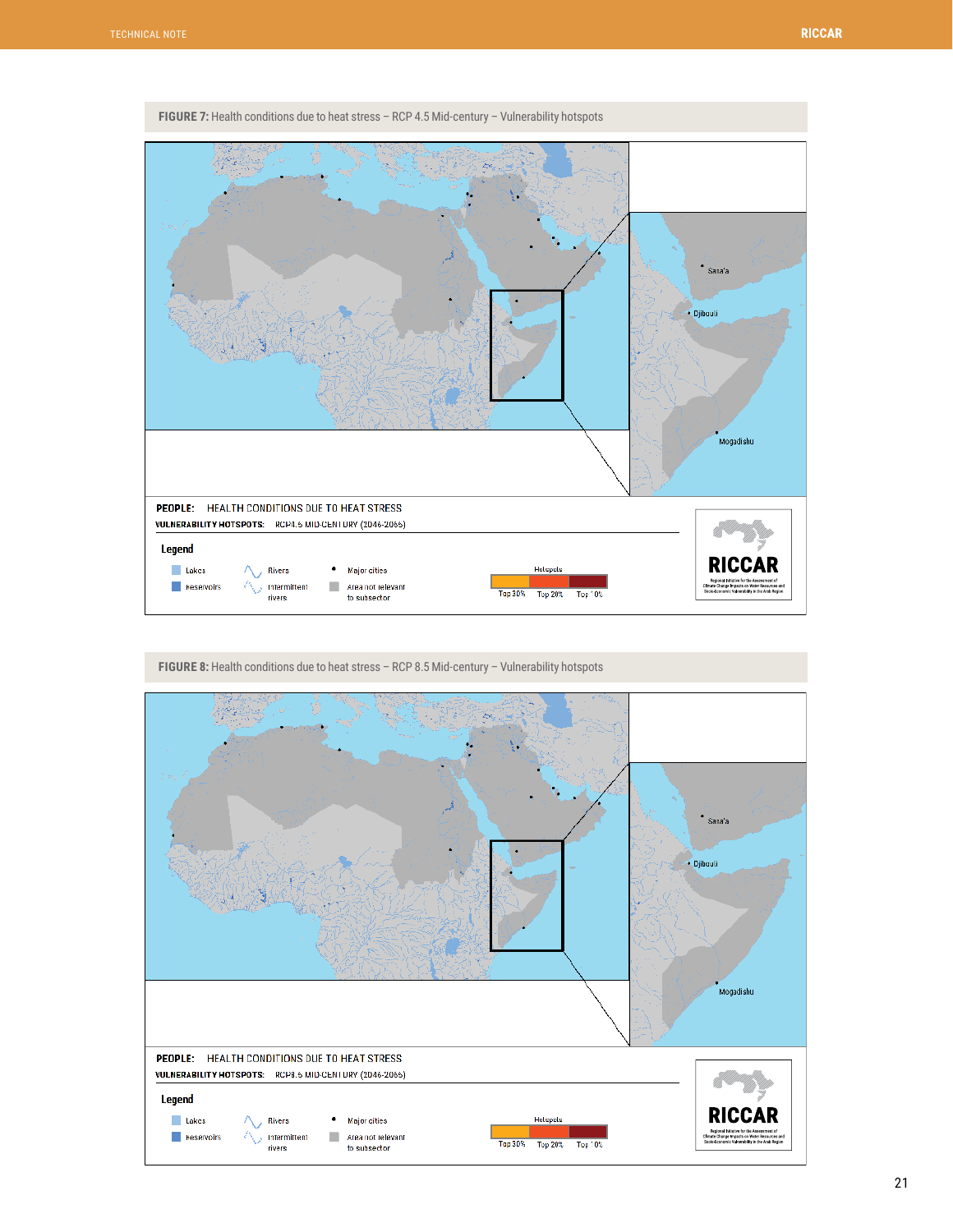<span id="page-22-0"></span>

**FIGURE 9:** Health conditions due to heat stress – RCP 4.5 End-century – Vulnerability hotspots

FIGURE 10: Health conditions due to heat stress - RCP 8.5 End-century - Vulnerability hotspots

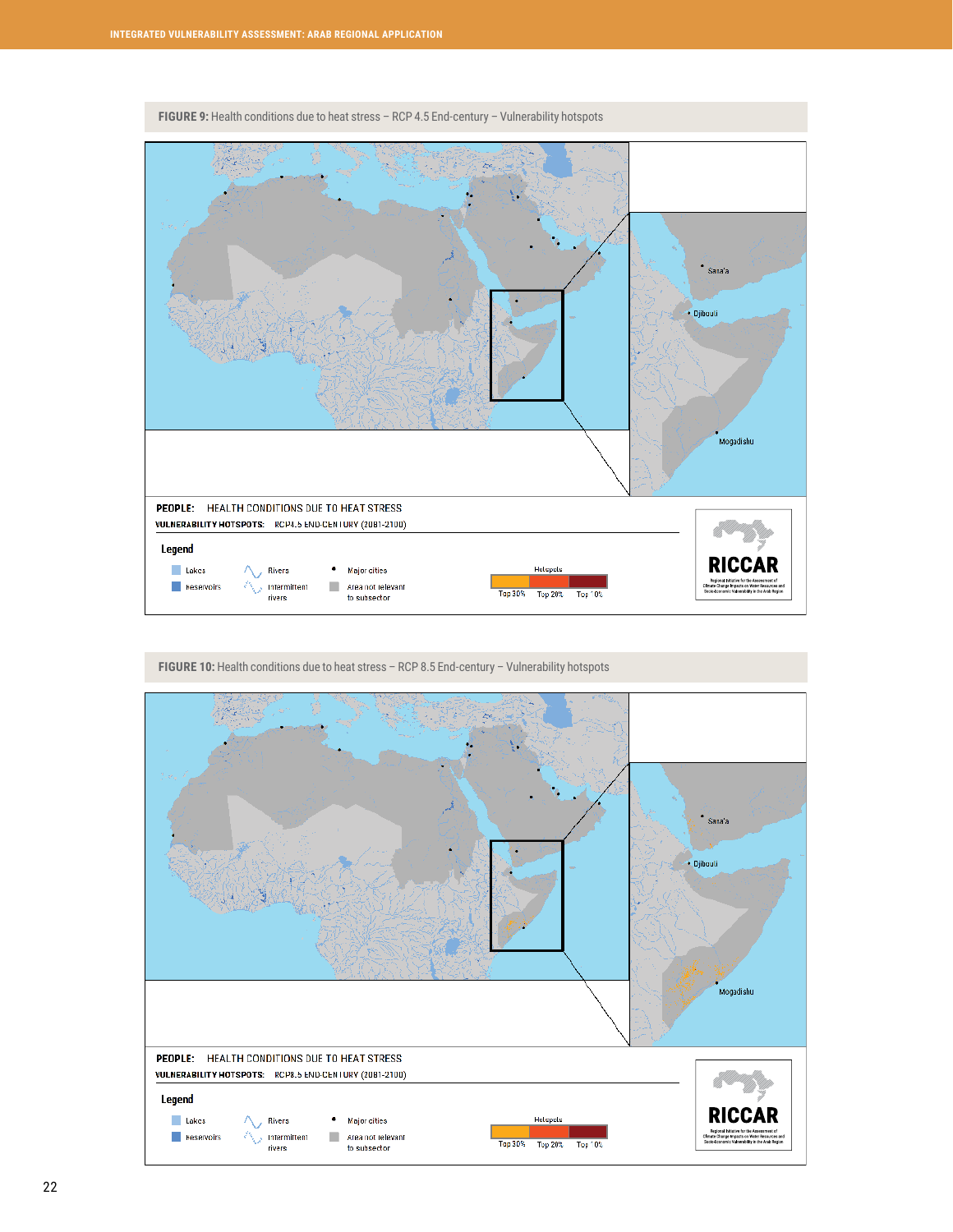# <span id="page-23-0"></span>**6 INDICATOR RECORDS**

The indicators and aggregated outputs were filed to be uploaded into an online platform known as the Regional Knowledge Hub. Datasets were organized into a specific structure (Figure 11) with each indicator consisting of the following associated components:

- two raster files (one for the actual values and one for the classified values)
- a map for both actual and classified values
- a factsheet describing the data source, resolution, classification methodology, and other relevant information (see Figure 12)
- a spreadsheet which includes indicator statistics suitable for quick reference

**FIGURE 11:** Typical indicators file structure for the Regional Knowledge Hub





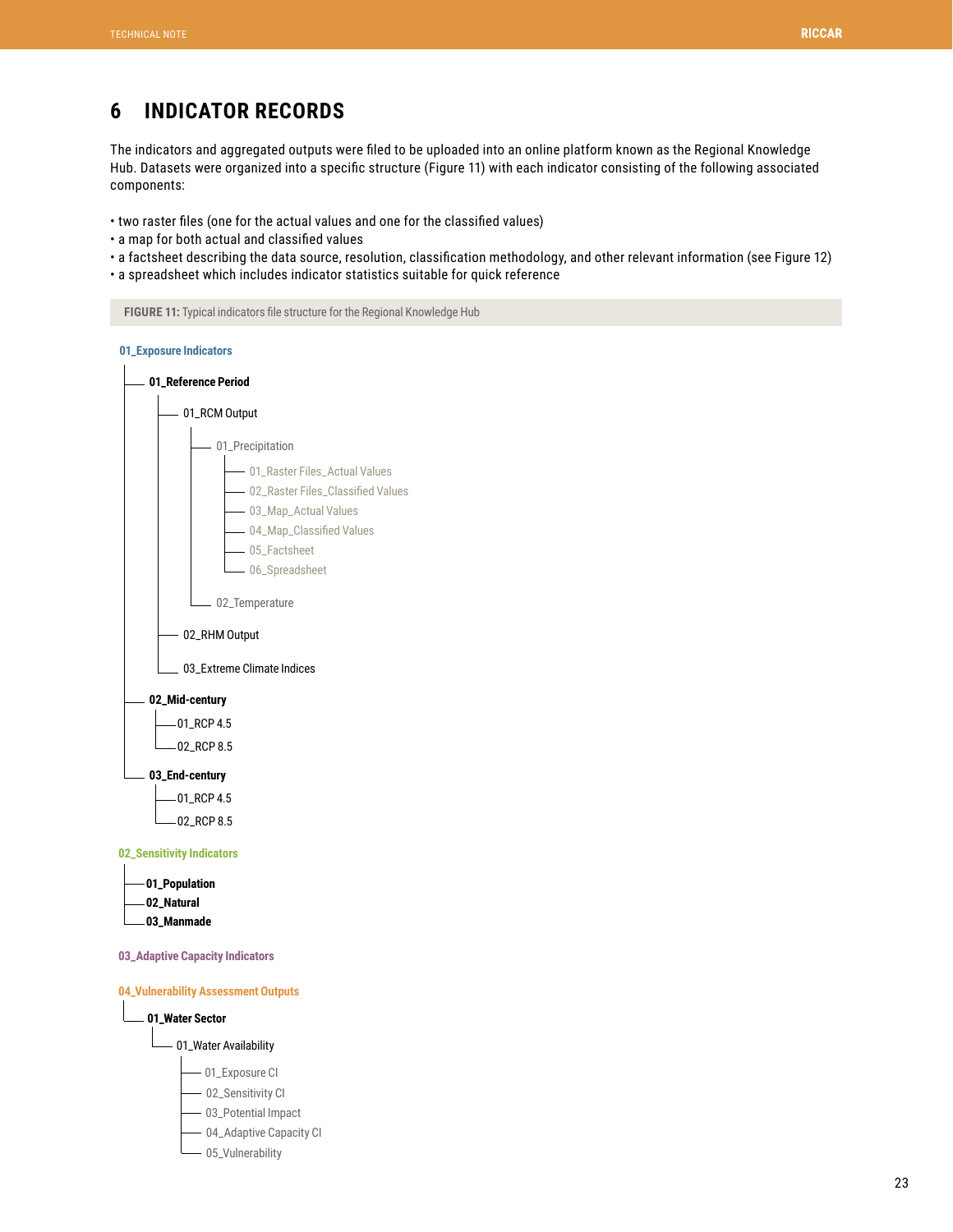**FIGURE 12:** Sample indicator factsheet

#### **Indicator Name**

| <b>Indicator fact sheet</b>                                                                               |                                                                                                                   |           |  |  |  |  |  |  |
|-----------------------------------------------------------------------------------------------------------|-------------------------------------------------------------------------------------------------------------------|-----------|--|--|--|--|--|--|
| <b>Indicator</b>                                                                                          | <b>Full name of indicator</b>                                                                                     |           |  |  |  |  |  |  |
| <b>Vulnerability component</b>                                                                            | Component (i.e. Exposure, Sensitivity)                                                                            | Dimension |  |  |  |  |  |  |
| Description (position in the<br>impact chain)                                                             | <b>Full Description</b>                                                                                           |           |  |  |  |  |  |  |
| <b>Applicable subsectors and</b><br>impacts with corresponding<br>weight of indicator for VA              | <b>Sector:</b> Subsector                                                                                          | Weight    |  |  |  |  |  |  |
| <b>Classes and ranges/thresholds</b><br>for Regional Knowledge Hub and<br><b>Vulnerability Assessment</b> | <b>Classification (for RKH and VA)</b><br>$\mathbf{1}$<br>$\overline{2}$<br>3<br>4<br>5<br>6<br>7<br>8<br>9<br>10 |           |  |  |  |  |  |  |
| <b>Influence on vulnerability</b>                                                                         |                                                                                                                   |           |  |  |  |  |  |  |
| <b>Citation (source of data)</b>                                                                          |                                                                                                                   |           |  |  |  |  |  |  |
| <b>Data information</b>                                                                                   |                                                                                                                   |           |  |  |  |  |  |  |
| <b>Type of data</b>                                                                                       |                                                                                                                   |           |  |  |  |  |  |  |
| <b>Spatial coverage</b>                                                                                   |                                                                                                                   |           |  |  |  |  |  |  |
| <b>Resolution</b>                                                                                         |                                                                                                                   |           |  |  |  |  |  |  |
| <b>Time reference</b>                                                                                     |                                                                                                                   |           |  |  |  |  |  |  |
| <b>Unit of measurement</b>                                                                                |                                                                                                                   |           |  |  |  |  |  |  |
| Methodology for general data<br>calculation<br><b>Methodology for classification</b>                      |                                                                                                                   |           |  |  |  |  |  |  |
| and transformation of values                                                                              |                                                                                                                   |           |  |  |  |  |  |  |
| <b>Input-indicators needed</b>                                                                            | $\overline{a}$                                                                                                    |           |  |  |  |  |  |  |
| Data supply and acquisition                                                                               |                                                                                                                   |           |  |  |  |  |  |  |
| Date of processing and<br>publication<br><b>Availability and costs</b>                                    |                                                                                                                   |           |  |  |  |  |  |  |
| <b>Right to use / disseminate the</b><br>data                                                             |                                                                                                                   |           |  |  |  |  |  |  |
| <b>Contact</b>                                                                                            |                                                                                                                   |           |  |  |  |  |  |  |
| <b>Download-link</b>                                                                                      |                                                                                                                   |           |  |  |  |  |  |  |
| Date of acquirement                                                                                       |                                                                                                                   |           |  |  |  |  |  |  |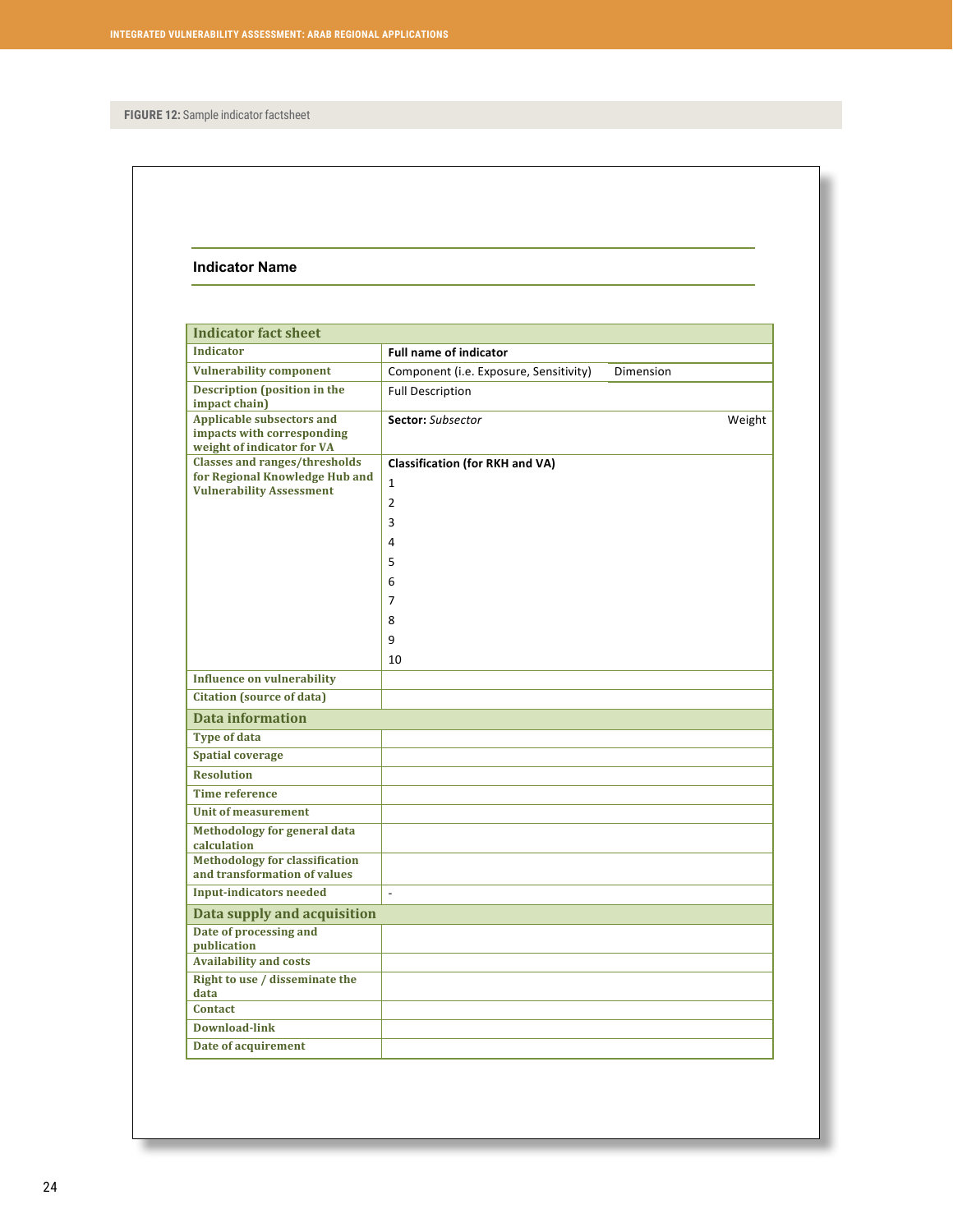# <span id="page-25-0"></span>**ENDNOTES**

- 1. IPCC, 2007
- 2. Full details and materials on the respective events and meetings can be found on the following link: https://www.unescwa.org/events/events-list
- 3. See SMHI, 2017
- 4. Jenks and Caspall, 1971
- 5. Songchitruksa and Zeng, 2010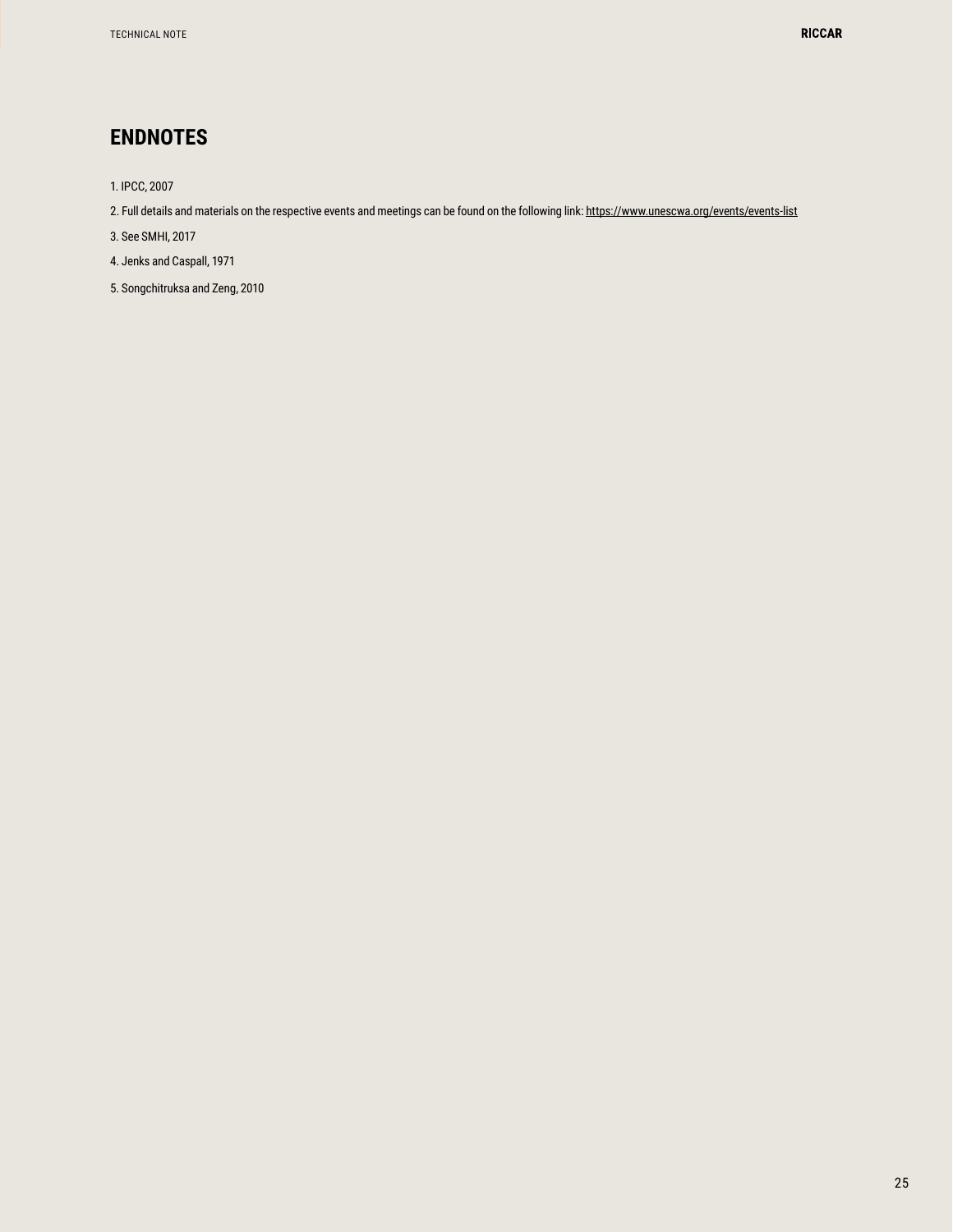## **REFERENCES**

**IPCC. 2007.** Contribution of Working Group II to the Fourth Assessment Report of the Intergovernmental Panel on Climate Change, 2007. M. L. Parry, O. F. Canziani, J. P. Palutikof, P. J. Van der Linden and C. E. Hanson (eds). Published by Cambridge University Press. Cambridge, United Kingdom and New York, NY, USA. Available at: https://www.ipcc.ch/publications\_and\_data/ar4/wg2/en/contents.html

**Jenks, G. F. and Caspall, F. C. 1971.** Error on Choroplethic Maps: Definition, Measurement, Reduction. *Annals of the Association of American Geographers*, 61(2): p. 217-244.

**SMHI (Swedish Meteorological and Hydrological Institute). 2017.** Regional Climate Modelling and Regional Hydrological Modelling Applications in the Arab Region. *RICCAR Technical Note.* Published by United Nations Economic and Social Commission for Western Asia (ESCWA). Beirut. E/ESCWA/SDPD/2017/RICCAR/TechnicalNote.1.

**Songchitruksa, P. and Zeng, X. 2010.** Getis-Ord Spatial Statistics to Identify Hot Spots by Using Incident Management Data. *Transportation Research Record: Journal of the Transportation Research Board* 2165: p. 42-51.